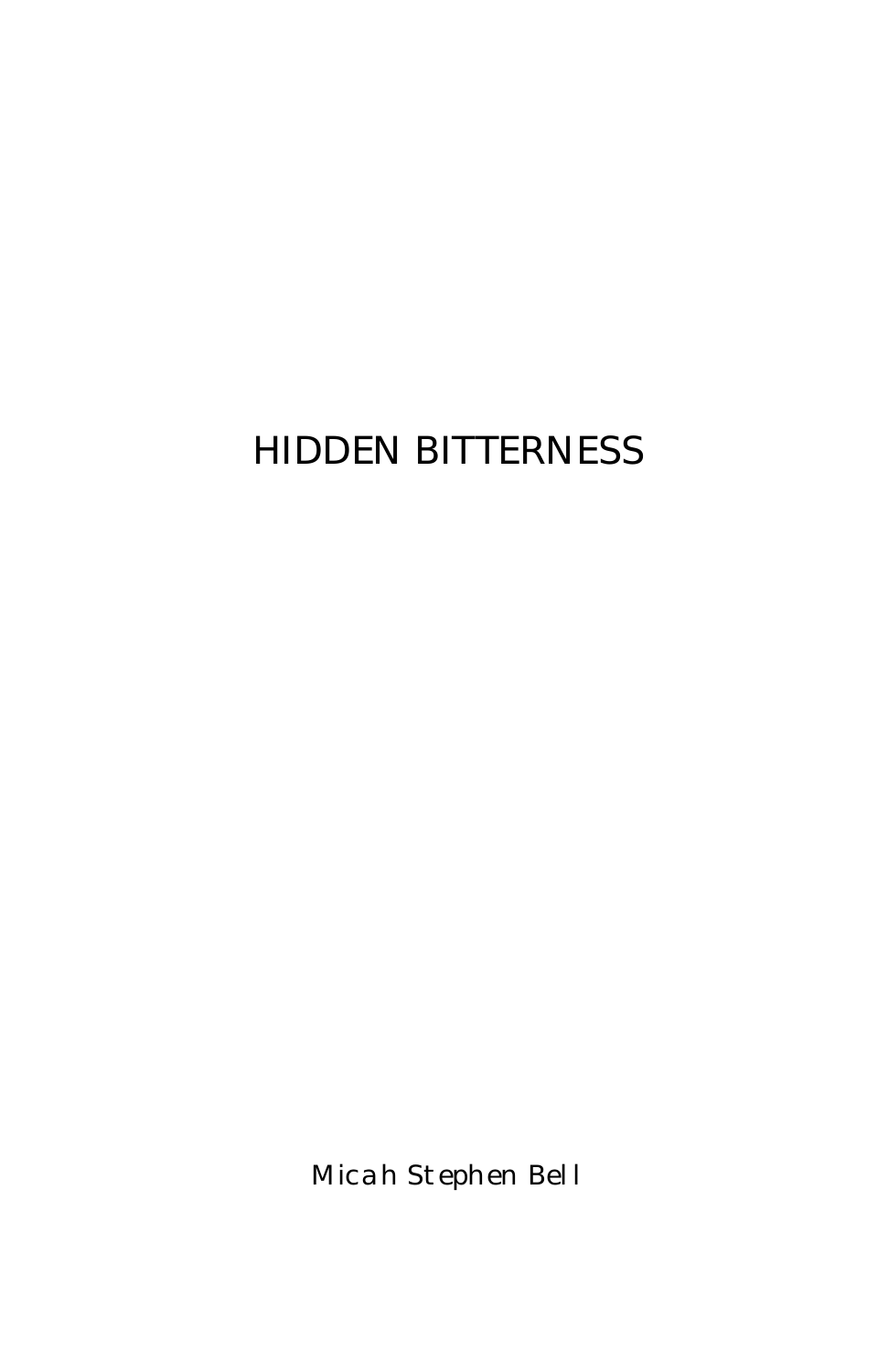Published by Micah Stephen Bell The KEY Ministries 3201 West Pipeline Road Euless, Texas 76040-6201 (817) 283-1700 micah@thekeym.org www.keyministries.org micahstephen.com

Copies of this publication may be obtained by contacting this ministry. You are welcome to use this material in any way it might bless God's people. Contact information about the publisher would be deeply appreciated.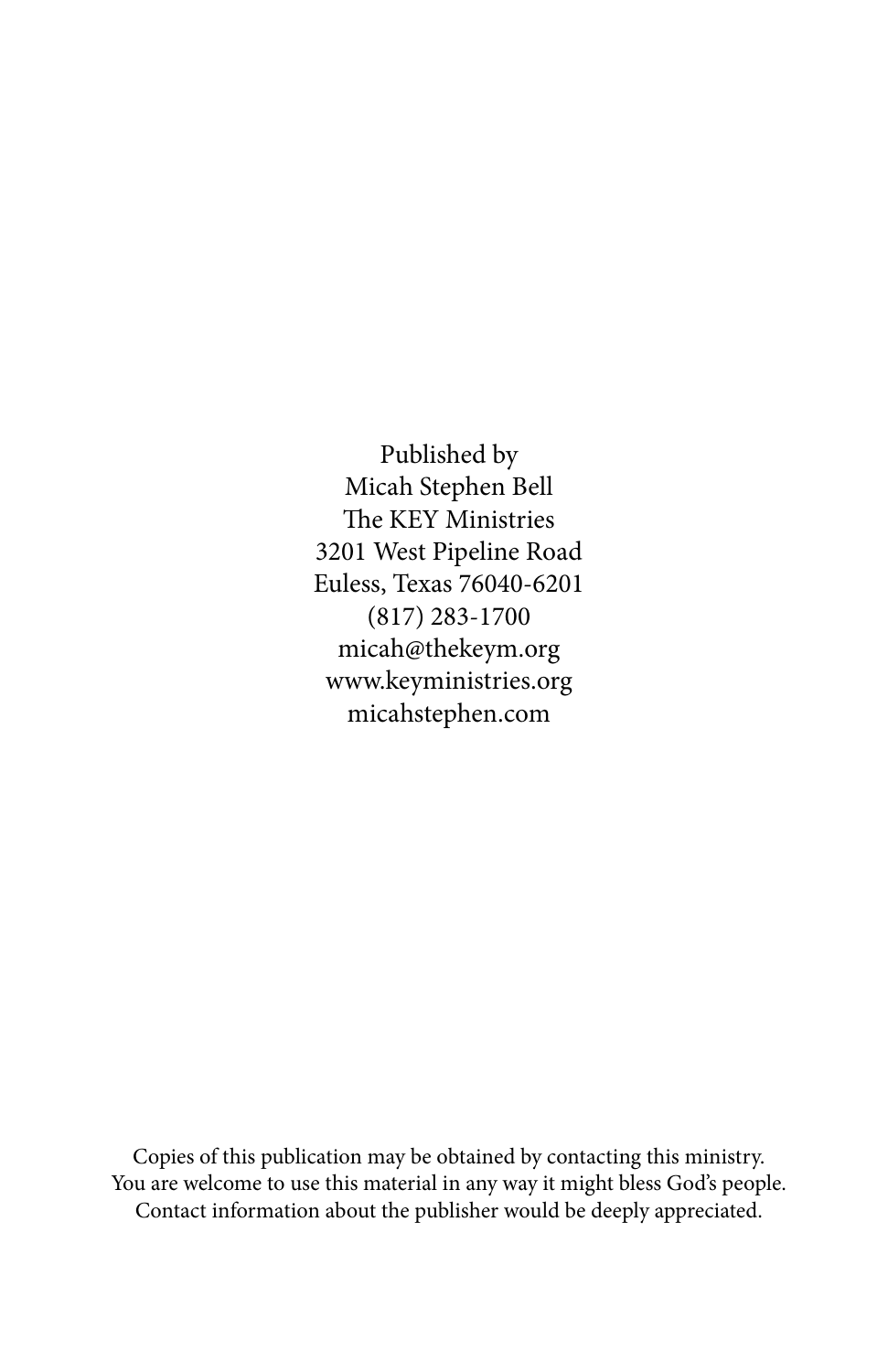# Contents

| A PERSONAL TESTIMONY                   |                | 3  |    |
|----------------------------------------|----------------|----|----|
| <b>WHAT IS BITTERNESS?</b>             |                | 5  |    |
| THE FIRST BITTER MAN                   | 5              |    |    |
| <b>BITTERNESS IN A GROUP</b>           | $\overline{7}$ |    |    |
| <b>EFFECTS OF BITTERNESS</b>           |                | 10 |    |
| ANGER AT GOD<br>1 <sup>O</sup>         |                |    |    |
| <b>INFIRMITIES FROM BITTERNESS 11</b>  |                |    |    |
| DECEPTION FROM BITTERNESS 11           |                |    |    |
| A DOOR FOR THE OCCULT                  | 12             |    |    |
| THE FRUIT OF BITTERNESS                | 13             |    |    |
| MORE EVIDENCE OF BITTERNESS            | 14             |    |    |
| <b>DOORWAYS FOR BITTERNESS</b>         |                |    | 16 |
| PLANK-EYED CHRISTIANS                  | 17             |    |    |
| SELECTIVE FORGIVENESS                  | 18             |    |    |
| SUPPRESSING THE HOLY SPIRIT19          |                |    |    |
| THE TORTURERS<br>20                    |                |    |    |
| THE REMEDY FOR BITTERNESS              |                |    | 21 |
| THE REMEDY OF THE CROSS 21             |                |    |    |
| RIDDING YOUR LIFE OF HIDDEN BITTERNESS |                | 22 |    |
| <b>FINDING REST</b>                    | 24             |    |    |
| THE STORY OF CALEB 24                  |                |    |    |
| GOD'S PROVIDED REST                    | 27             |    |    |
| NO MORE BITTERNESS28                   |                |    |    |
| A PRAYER FOR DELIVERANCE               |                |    | 29 |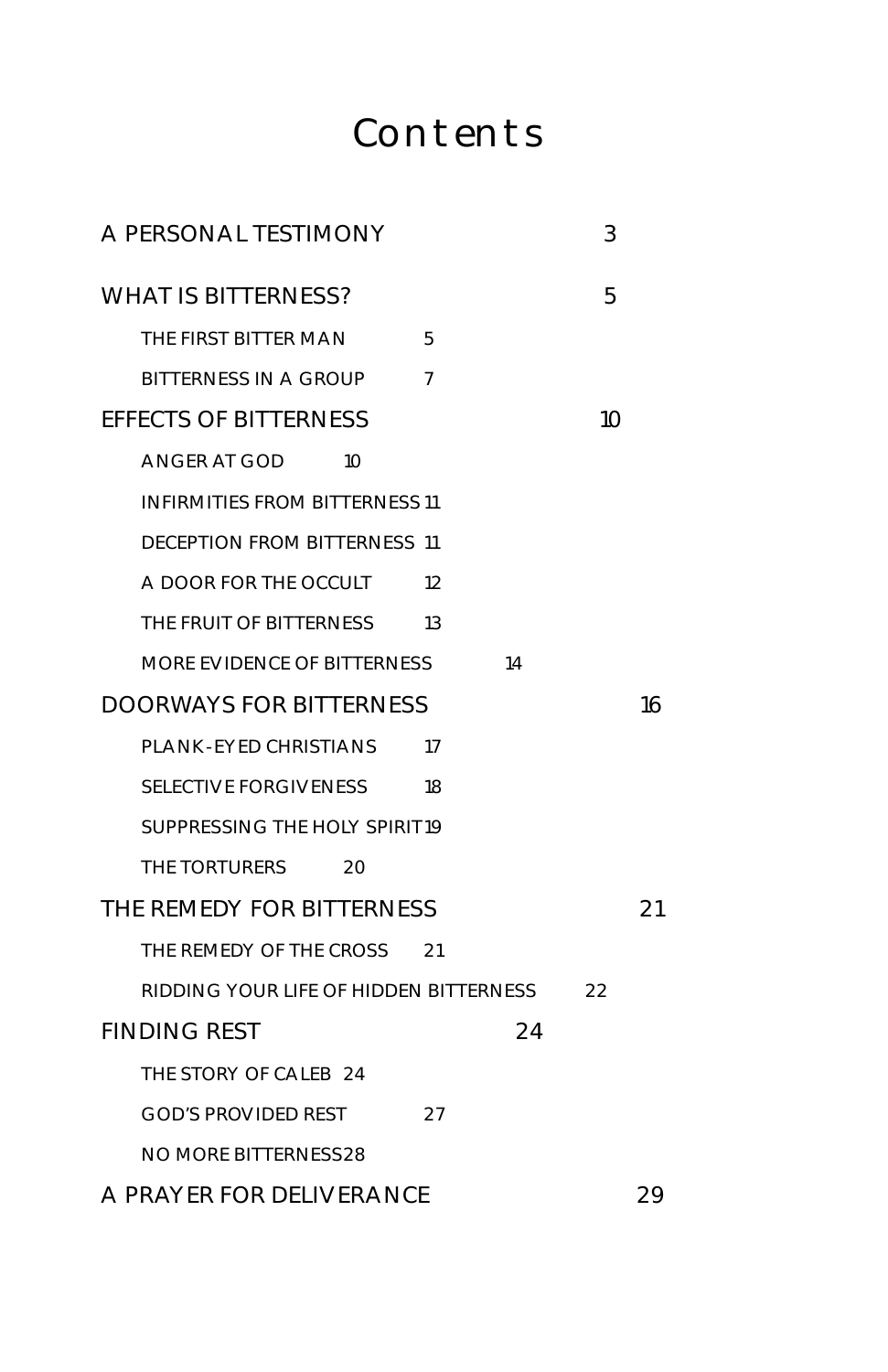### **PRFFACE**

As healing and deliverance were being restored to the body of Christ in the early days of the Charismatic Movement, it became apparent that unforgiveness could keep one from receiving from God. After the individual was counseled to choose to forgive, the breakthrough would come.

Today, the power of forgiveness has been discovered in the psychiatric office and the writing of movie scripts. Forgiveness is how God is saving His creation.

During my years of ministry to God's people and through my personal experience, I came to realize that unforgiveness was the surface reflection of a pool of bitterness in one's life and that to really be free, one must continue to profess the choice of forgiving until this pool of wormwood is drained.

As I share in my personal testimony in this writing, bitterness can be hidden away in our soul for years, and may require the voice of our Heavenly Father for us to see it. I prayer He might speak through these words.

Hidden bitterness is like pride in that it is almost impossible to see in one's self. Remember Job?

May this little book bring deliverance and healing to body, soul and spirit.

For the kingdom,

Micole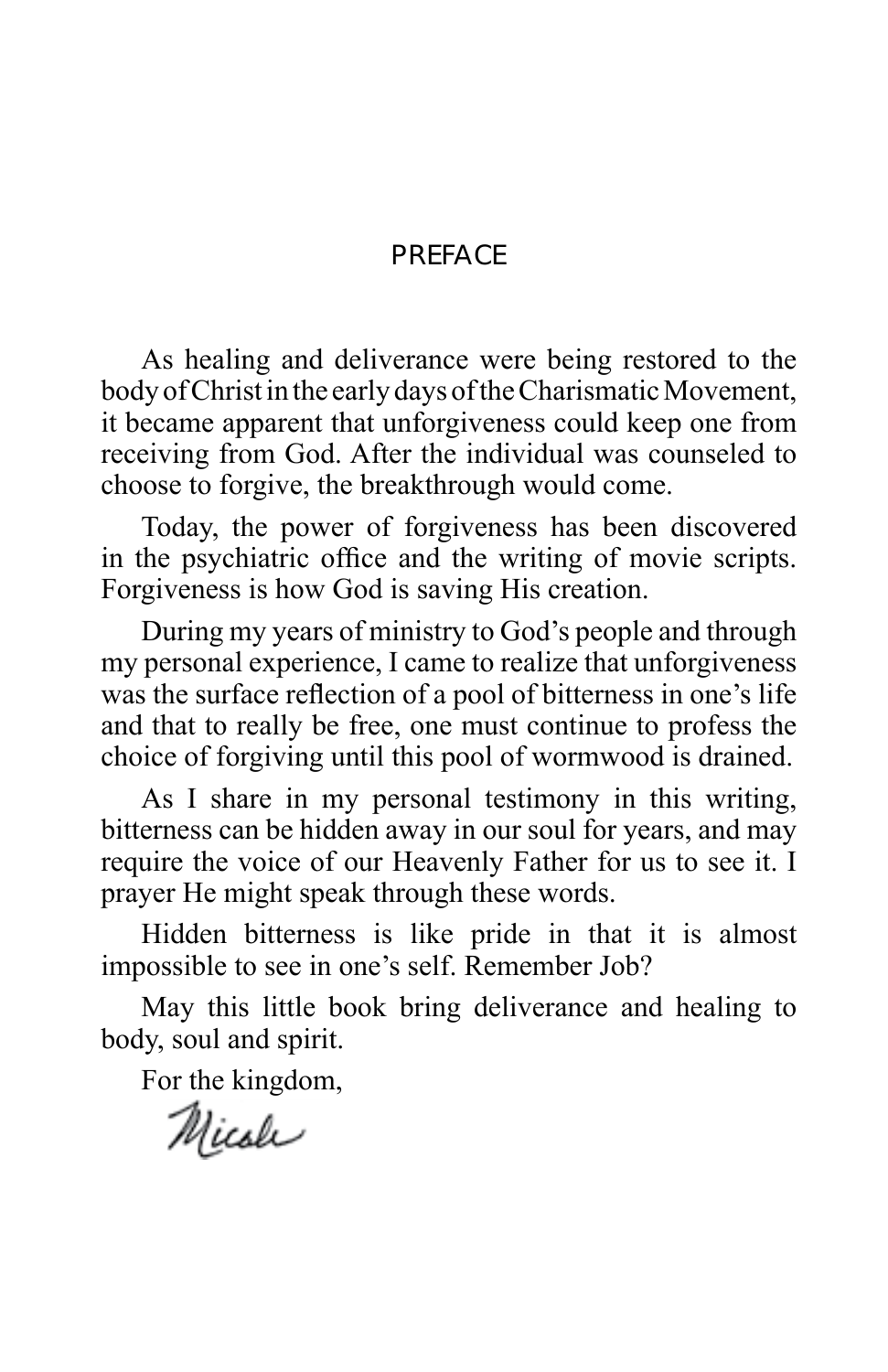# HIDDEN BITTERNESS

Micah Stephen Bell

#### **"The heart is deceitful above all things, and desperately wicked: who can know it?" -Jeremiah 17:9**

Although the heart knows its own bitterness, evasion of shame and rejection will cause it to suffer deceit.

A lifelong pool of failures, hurts, betrayals and disappointments gradually fills until we find ourselves wading in a swamp of stagnant muck diluted with wormwood. God forbid that we let anyone know about our exclusive quagmire of bitter retreat, so we allow denial to repulse its repugnance and deceit relieve our uncompleted duty.

Among all the giants to be brought down in the conquest of our personal Canaan, unforgiveness and bitterness of heart prevail in the darkness of a deceitful heart. We may find that our sling of forgiveness with the smooth stones of confession hit their mark but still not be the final, fatal blow that slays this murderous giant.

Practically every person we have dealt with in ministry has been counseled to forgive and admit bitterness in their lives. Most sincerely believed they had taken care of these matters, but deeper scrutiny revealed remaining residues of unforgiveness and bitterness.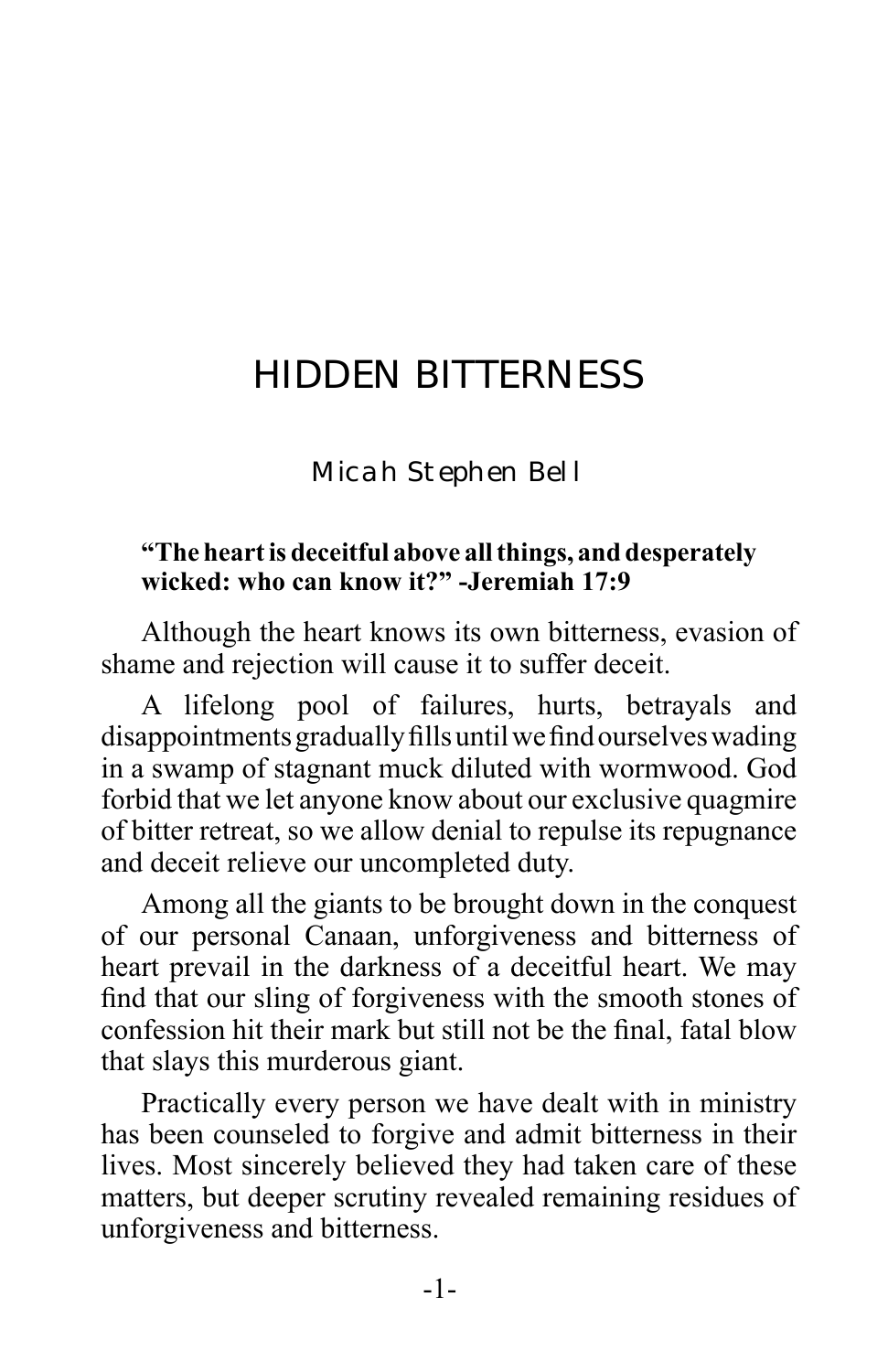The full breadth of bitterness is very difficult to detect because of its unabating evasiveness. I have seen many people surprised, when they earnestly begin to let the Holy Spirit shine His full light into their heart, to find the incompletely drained bitter pool with its remaining refuse souring their soul and aborting the development of the Christ within them.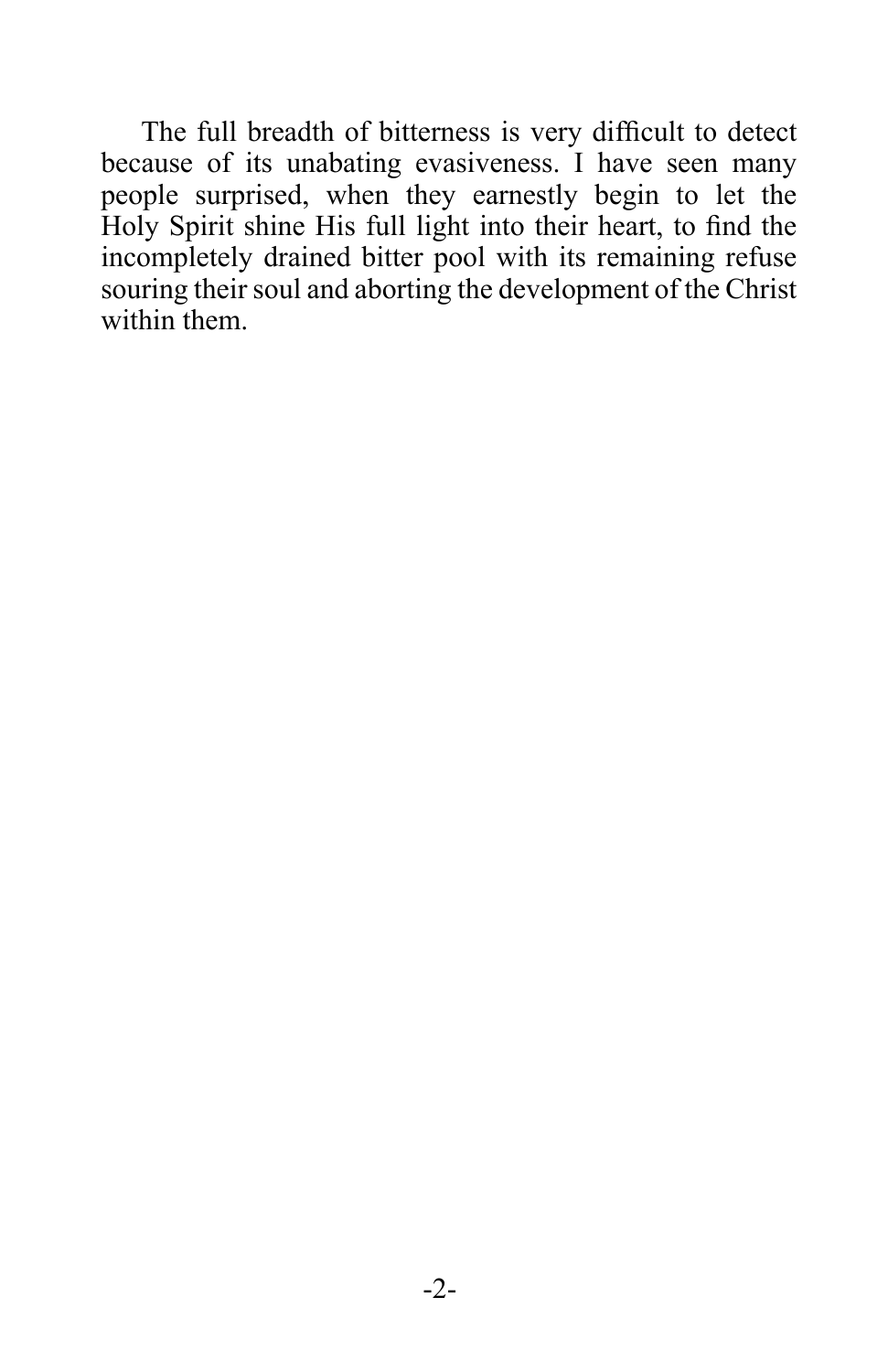## <span id="page-6-0"></span>Chapter 1

## A PERSONAL TESTIMONY

I personally discovered first hand that a person can harbor hidden bitterness for many years and not be aware of its insidious presence.

I have shared this experience in a tract called How God Heals, so I will abbreviate the story. (Let me know if you would like to have the tract with the full story).

A few years ago, I strained and evidentially damaged my right hip joint causing me such unbearable pain that I could not find any position for my body where I could ease the blinding pain.

I prayed, cried out to the Lord and called an elder in our fellowship to come and pray for me. Thankfully, the pain abated somewhat and I could function again.

For a few weeks I was able to walk, but not without a degree of pain that would require me to stop and sit down for a while. During this period I went to New York City during the first anniversary of 911 and walked extensively in the area of disaster. It was difficult, but I knew I was supposed to be there to pray and pass out copies of the repentance prayer the Lord had given me.

After a respite of about a year, I was sitting on the side of my bed on a Sunday morning putting on my socks when my back snapped and the pain returned with a vengeance. I struggled to make it through the morning gathering, but I finally had to surrender to the bed, something I had not had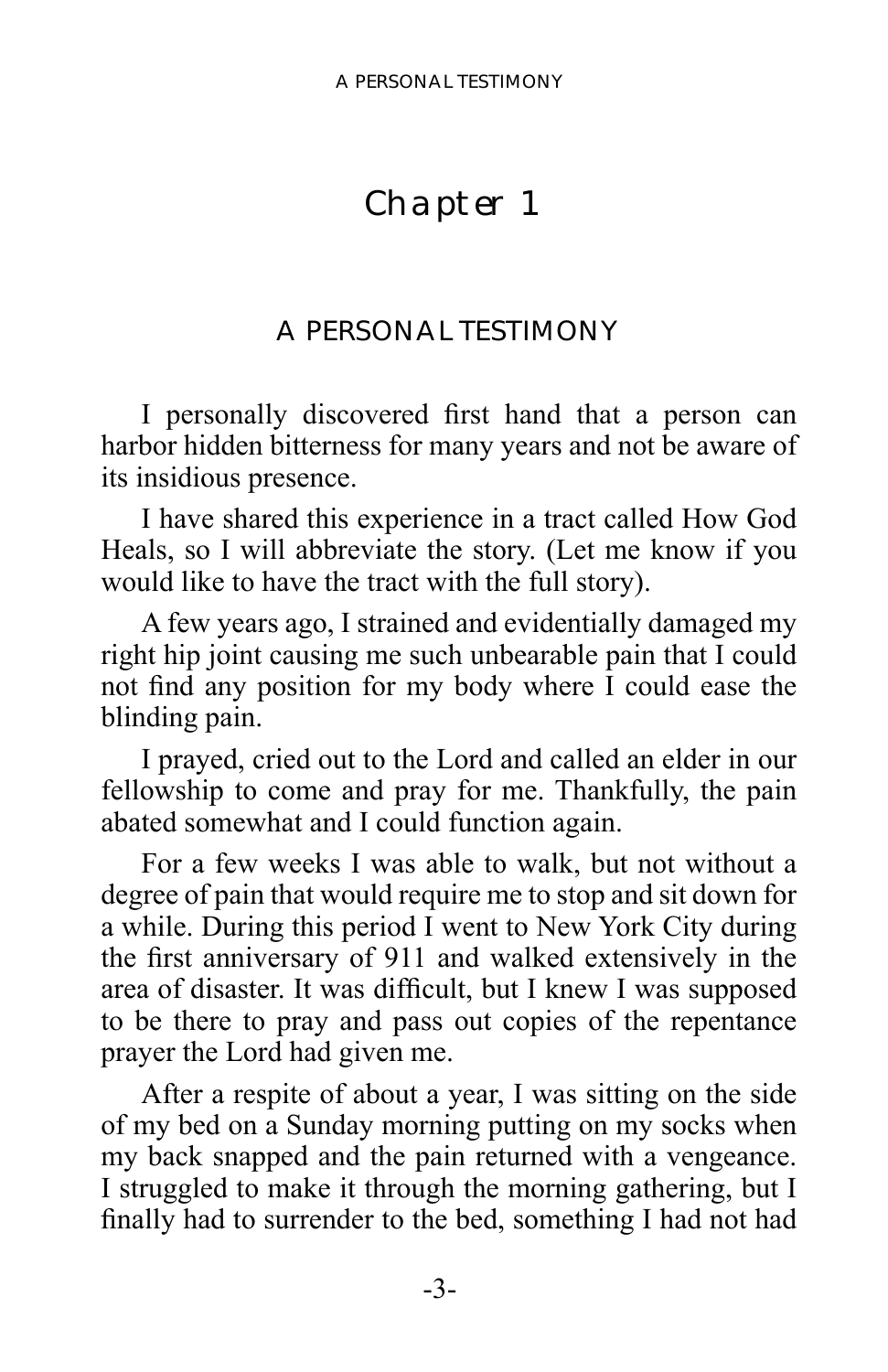to do in several years.

I could find no comfort or ease regardless of what position of my body. With a broomstick for a cane, I hobbled and staggered to the bathroom or a chair in our living room that tilted enough to allot me a small degree of relief, but nothing I did completely diminished the grinding, burning pain.

After three days of totally immobility, I was shaken by the thought that I might be spending the rest of my days in a wheelchair. What was I to do?

I kept petitioning God and confessing healing. Still no respite from the horror of the agony.

After another sleepless night, I shuffled and moaned my way to the chair in the living room and carefully laid back staring at the ceiling. One more time I asked, "Lord, please show me what this all about." Almost instantly, I heard His still, small voice say, "You have bitterness."

"How could I have?" I thought. "I have not only done so much of my own forgiving, but have also led countless people through prayer of forgiveness."

Then I heard, "You have bitterness toward me."

It was unbelievable at first, but I began to see that I had buried this bitterness for many years because I was angry at God for calling me into the ministry. It had been hidden from my awareness until He confronted me with the truth.

The moment I admitted my grudging attitude and asked forgiveness, I was instantly healed! I leapt from the chair, jumped up and down rejoicing and took off for my study.

I share this experience in hope to help others who might be searching for the key to their deliverance and healing. From experience, I know that almost every individual harbors some hidden bitterness that unknowingly affects their life.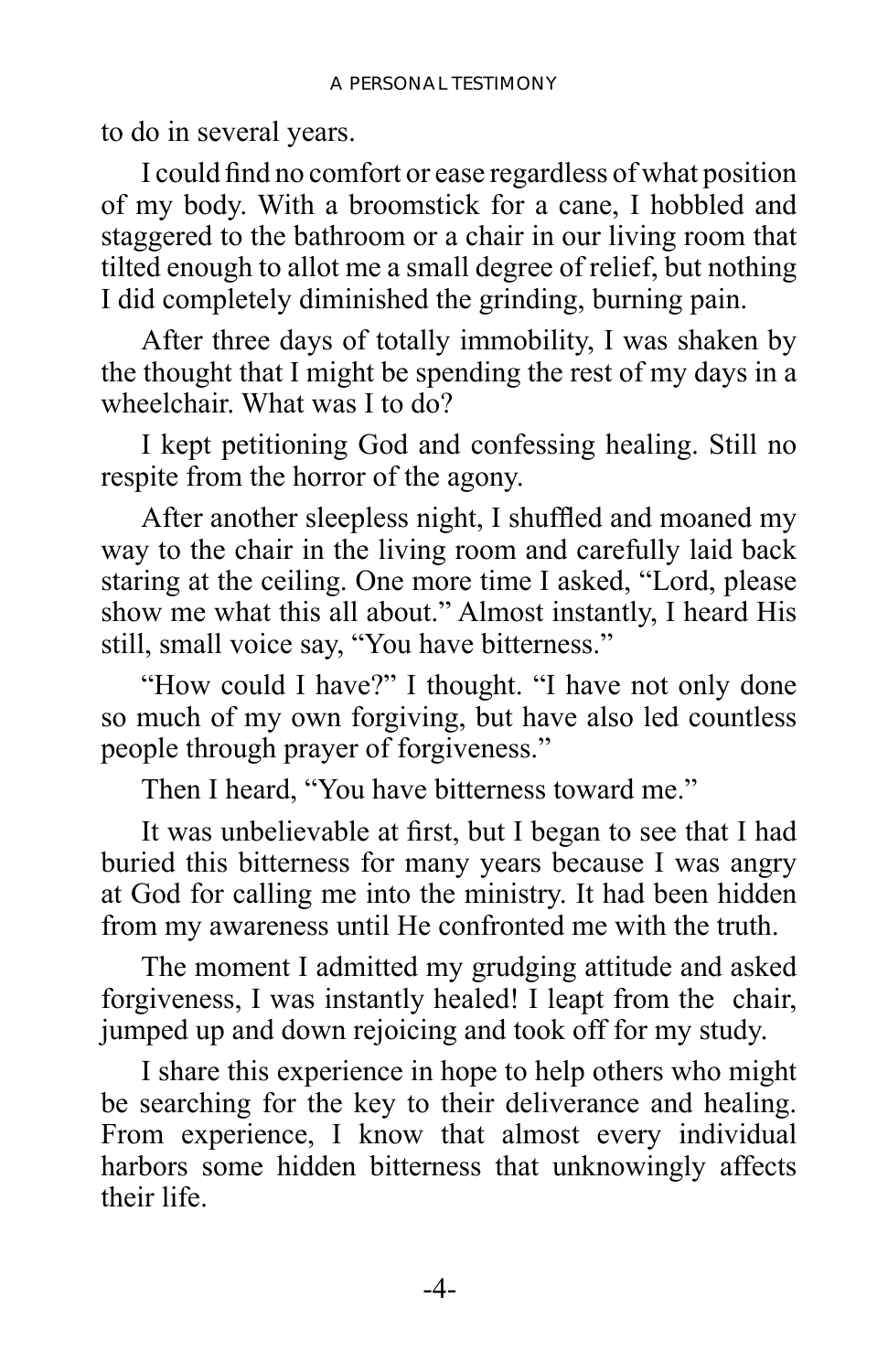## <span id="page-8-0"></span>Chapter 2

## WHAT IS BITTERNESS?

#### **The heart knows its own bitterness, and a stranger does not share its joy. —Proverbs 14:10**

Bitterness is an attitude—a state of one's heart which reflects in the countenance and the tone of voice.

Bitterness evolves from:

Unresolved expectations

Frustration of unfulfilled desire

A sense of unfulfillment

A sense of personal failure

A sense of being treated unfairly

The tension of hopelessness

We can be aware of bitterness in our heart but, because of our hearts deceitfulness, not fathom its depth. Unexplored heart issues are carried to the grave.

#### THE FIRST BITTER MAN

The first indication of bitterness in the Word of God is in Genesis 4:5 where we find the story about Cain and Abel. Abel gave his offering and it was acceptable to God. Cain brought his offering, but it was not acceptable.

"And the Lord respected Abel and his offering, but He did not respect Cain and his offering. And Cain was very angry, and his countenance fell."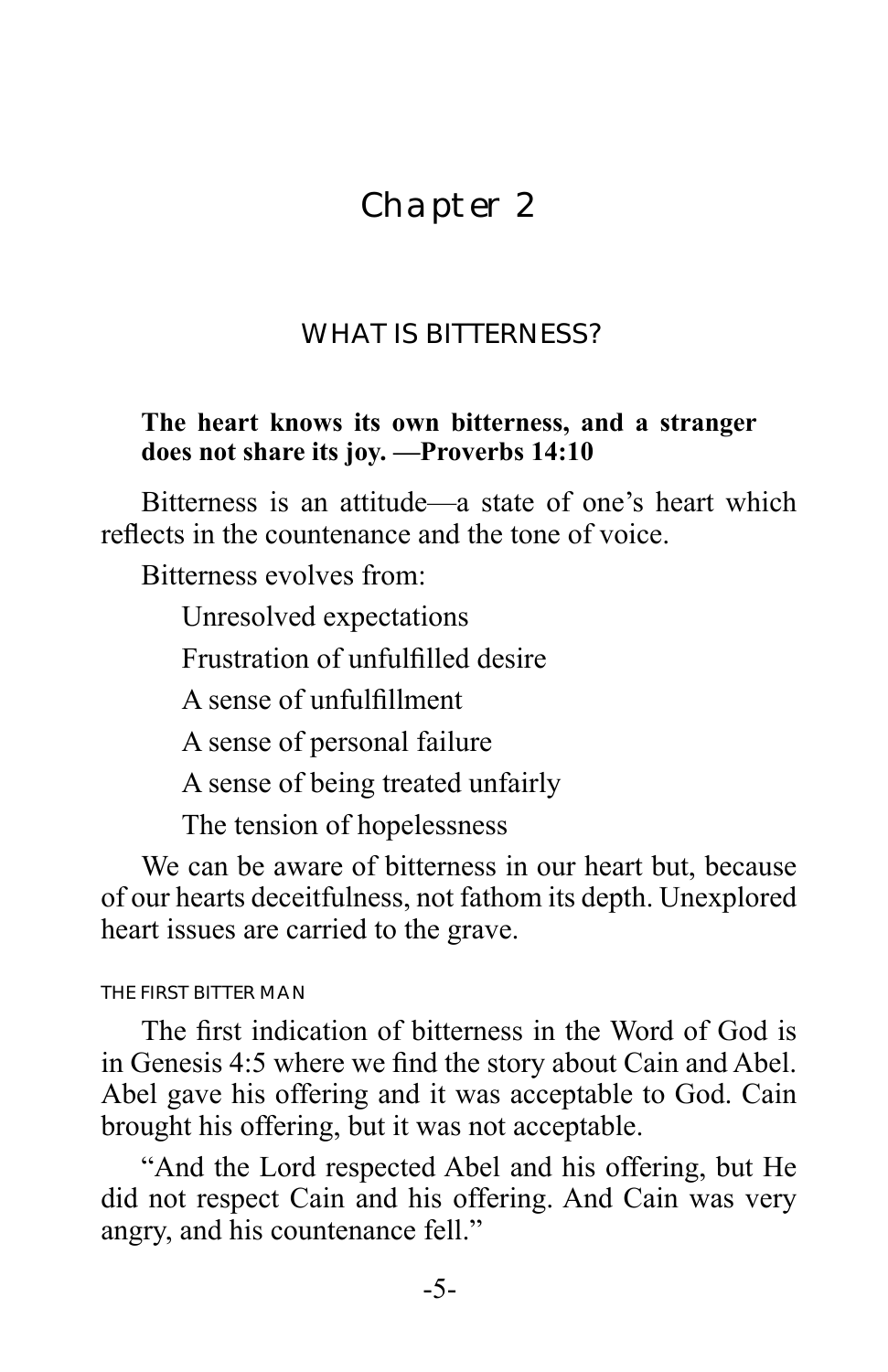Anger manifested in Cain to such an extent that it affected his countenance—the way he looked—the shine upon his face. Anger is a child of bitterness with bitterness clouding the visage and anger spewing out of the mouth.

"So the Lord said to Cain, "Why are you angry? And why has your countenance fallen?"

Aha, sin has found its opportunity!

"If you do well, will you not be accepted? And if you do not do well, sin lies at the door. And its desire is for you, but you should rule over it."

Anger and resentment are doors for demonic entrance into a person. God said to this man:

"Sin lies (crouches) at the door."

Here we have an image of some kind of personality (obviously a demonic personality) that God calls sin, squatting at the door into Cain's life wanting to get in. Like a little cat when, every time you open the door, it runs into your house. God personifies sin as a demon that can jump into Cain if he gives in to his bitter anger.

"And Cain talked with Abel his brother and it came to pass, when they were in the field, that Cain rose up against Abel, his brother, and slew him."

Obviously, Cain did not rule over this thing, so it was able to enter him bringing resentment, anger and bitterness which activated murder. Wherever there is a pool of bitterness there will be a spirit of murder. This terrible sin is no longer limited to the physical act as see in I John 3:15: "Whoever hates his brother is a murderer, and you know that no murderer has eternal life abiding in him."

"And Cain said to the Lord, "My punishment is greater than I can bear! Surely You have driven me out this day from the face of the ground; I shall be hidden from Your face; I shall be a fugitive and a vagabond on the earth, and it will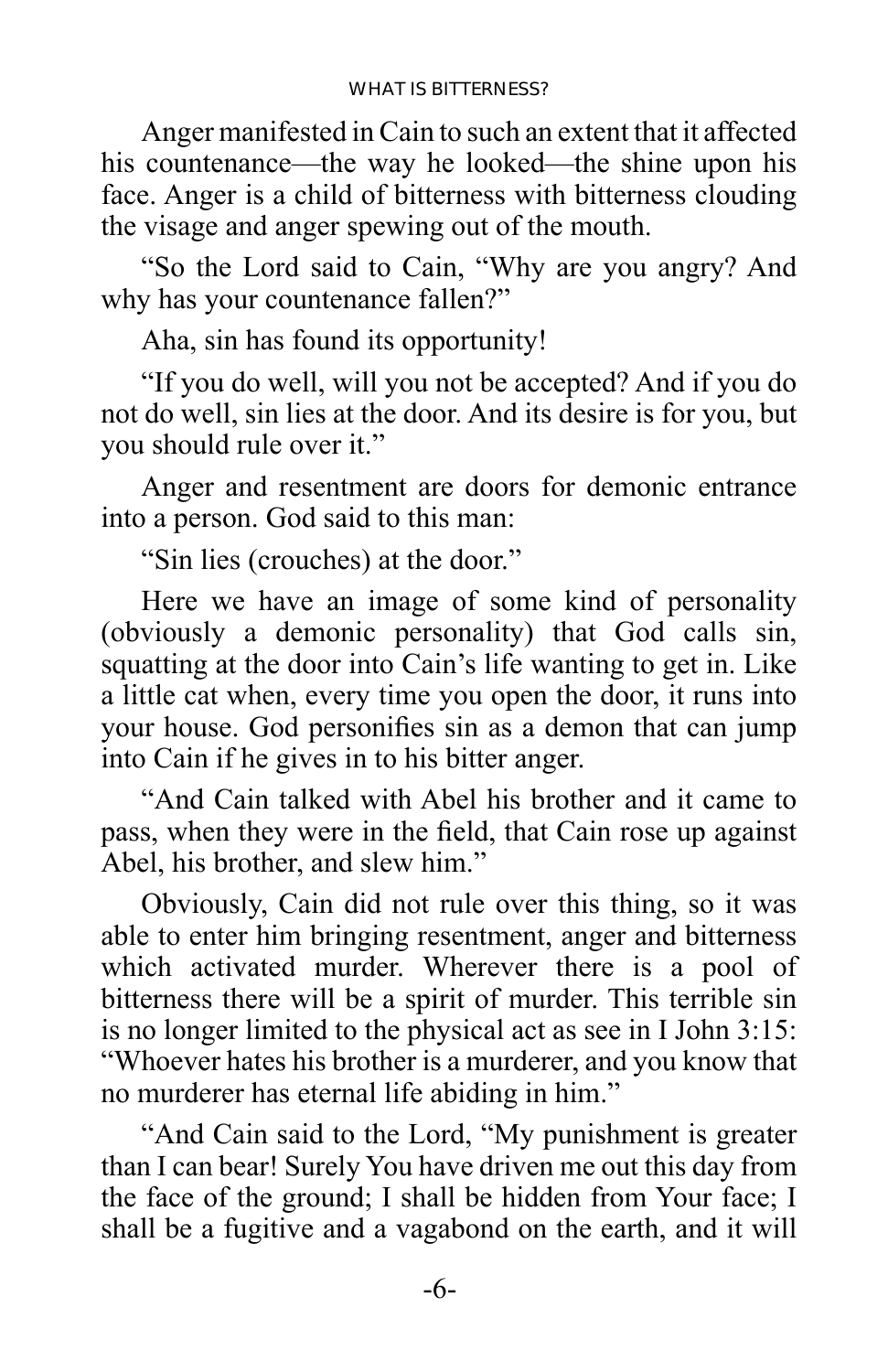<span id="page-10-0"></span>happen that anyone who finds me will kill me."

The result of that action, because of sin's opportunity, was that he was driven out from the face of the earth, was dismissed by God and his relationship with God broken.

In verse fifteen we see how God had to deal with the dreadfulness of the consequences of this sin:

 "And the Lord said to him, "Therefore, whoever kills Cain, vengeance shall be taken on him sevenfold." And the Lord set a mark on Cain, lest anyone finding him should kill him"

Cain was so hated and so defiled that people would turn on him. Such bitter, murderous people bring judgments upon those who may relate to them and are marked with a curse of repulsiveness to others.

The spirits of unforgiveness and bitterness induce people to turn on you. It is difficult to be friends with them, even if a relationship can ever be established.

Bitterness is a root that ripened in this man, broke his relationship with God, and as a result, he turned murderous, not only toward his brother, but toward God. Cain went out, angry at God and the fruit of his anger has darkened the entire earth.

#### BITTERNESS IN A GROUP

In Exodus 15:22-26, we find the first indication of bitterness in an entire group—God's chosen people, Israel. Israel had just come out of Egypt and miraculously crossed through the Red Sea on dry ground:

"So Moses brought Israel from the Red Sea; then they went out into the Wilderness of Shur. And they went three days in the wilderness and found no water. Now when they came to Marah, they could not drink the waters of Marah, for they were bitter. Therefore the name of it was called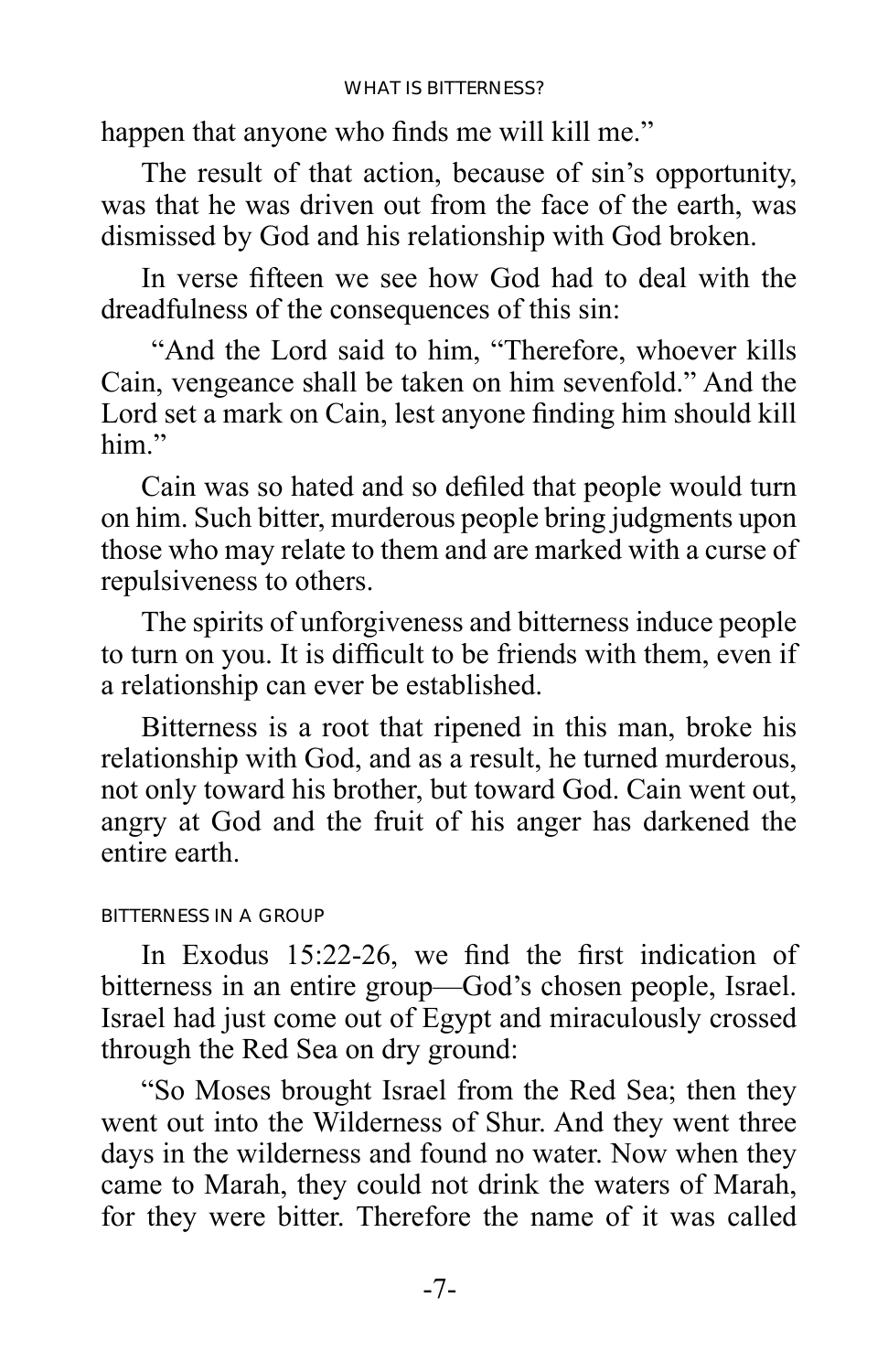Marah. And the people complained against Moses, saying, "What shall we drink?" So he cried out to the Lord, and the Lord showed him a tree. When he cast it into the waters, the waters were made sweet. There He made a statute and an ordinance for them, and there He tested them, and said, "If you diligently heed the voice of the Lord your God and do what is right in His sight, give ear to His commandments and keep all His statutes, I will put none of the diseases on you which I have brought on the Egyptians. For I am the Lord who heals you (Jehovah Rapha)."

Notice that after three days of journeying without water they came to a place called Marah and could not drink the waters because they were bitter. What was God doing?

At some time, God leads all of his chosen to bitter waters even after a dry season. Three days without any water, and when you finally find it, it's bitter. What?

God knew that if the Israelites were going to grow, they were going to have taste the bitter water and be willing to drink it without murmuring.

The people murmured against Moses saying: "What shall we drink?" So often when we come to a bitter experience instead of proclaiming, "Praise God, I can do all things through Christ which strengthens me. Lord, thy grace is sufficient," we murmur, which is half suppressed complaints. Today, we find an interesting medical diagnosis of a condition of the heart called, "Heart Murmurs." Research shows that it is an abnormality of the heart, but not usually fatal. God's peoples' hearts were not right.

They blamed and attacked the leadership: "It is all your fault, Moses." These complainers knew full well that Moses was only following God's directions. People often sublimate their anger at God by targeting blame for their hurts and problems at some earthly authority rather than seeking to know God's ways. Sometimes the Lord doesn't give us a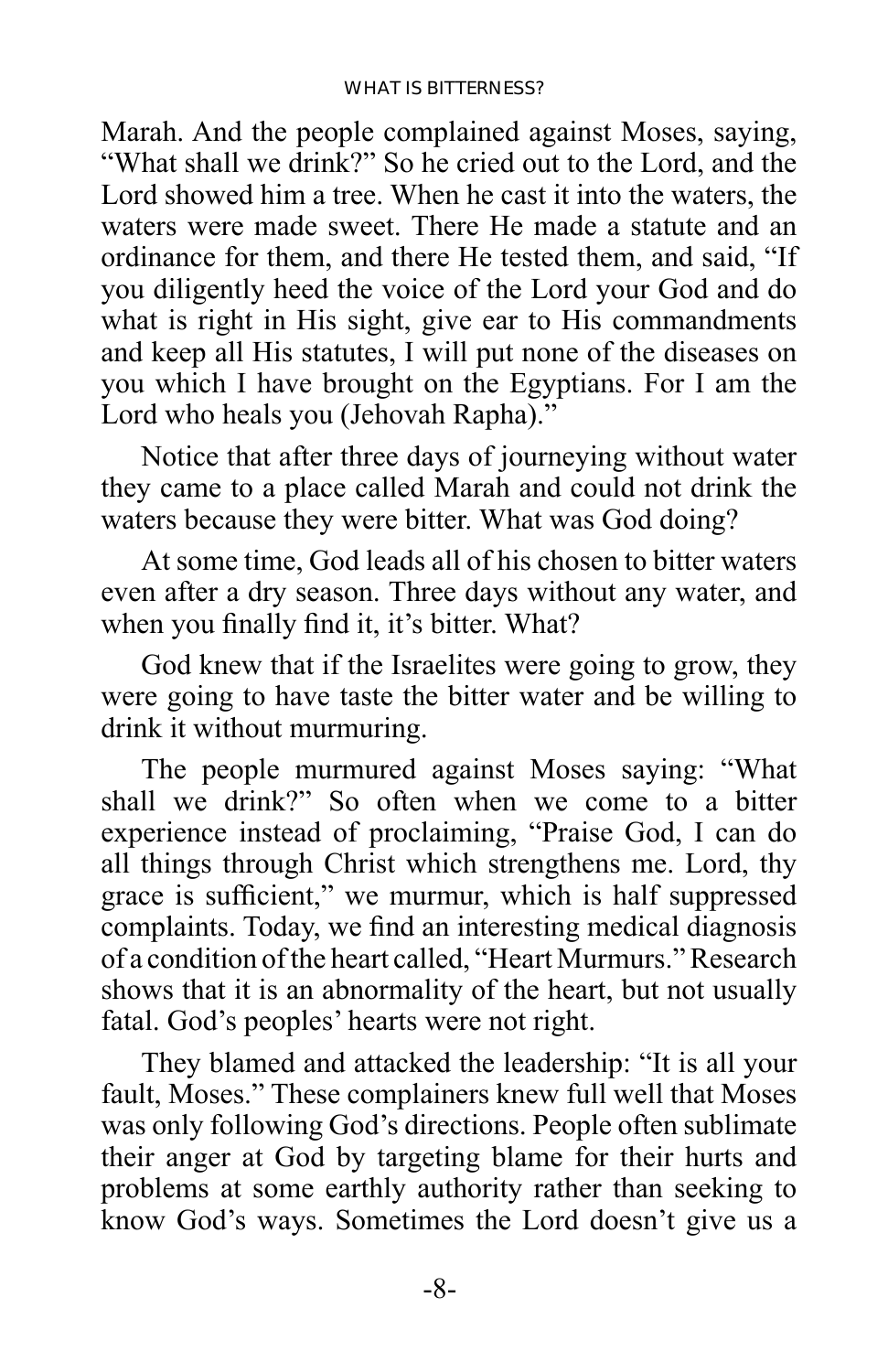quick miracle because He wants us find the meaning of our malady.

"He (God) made known His ways to Moses, His acts to the children of Israel." –Psalm 103:7

"My people are destroyed for lack of knowledge." – Hosea 4:6

Many Christians still have bitterness in their hearts toward God because they do not really understand His ways.

Word of faith or prosperity preaching continues to be popular. Name it and claim it! I am not against naming it and claiming it. I name demons and claim their eviction all the time, and I also have PRO-claimed the promises of God and seen His faithfulness year after year. I know the Lord wants us to prosper. I believe the promises of God are "yea and amen," but this stream of teaching has gotten out of balance and fallen into error. To teach that Christians should not and cannot suffer, removes the cross from the Gospel. Some of the adherents of such teaching have stood up and walked out of meetings where I was teaching about the cross and the importance of suffering in a life of faith. They considered me a reprobate because of their "itchy ears" teachings.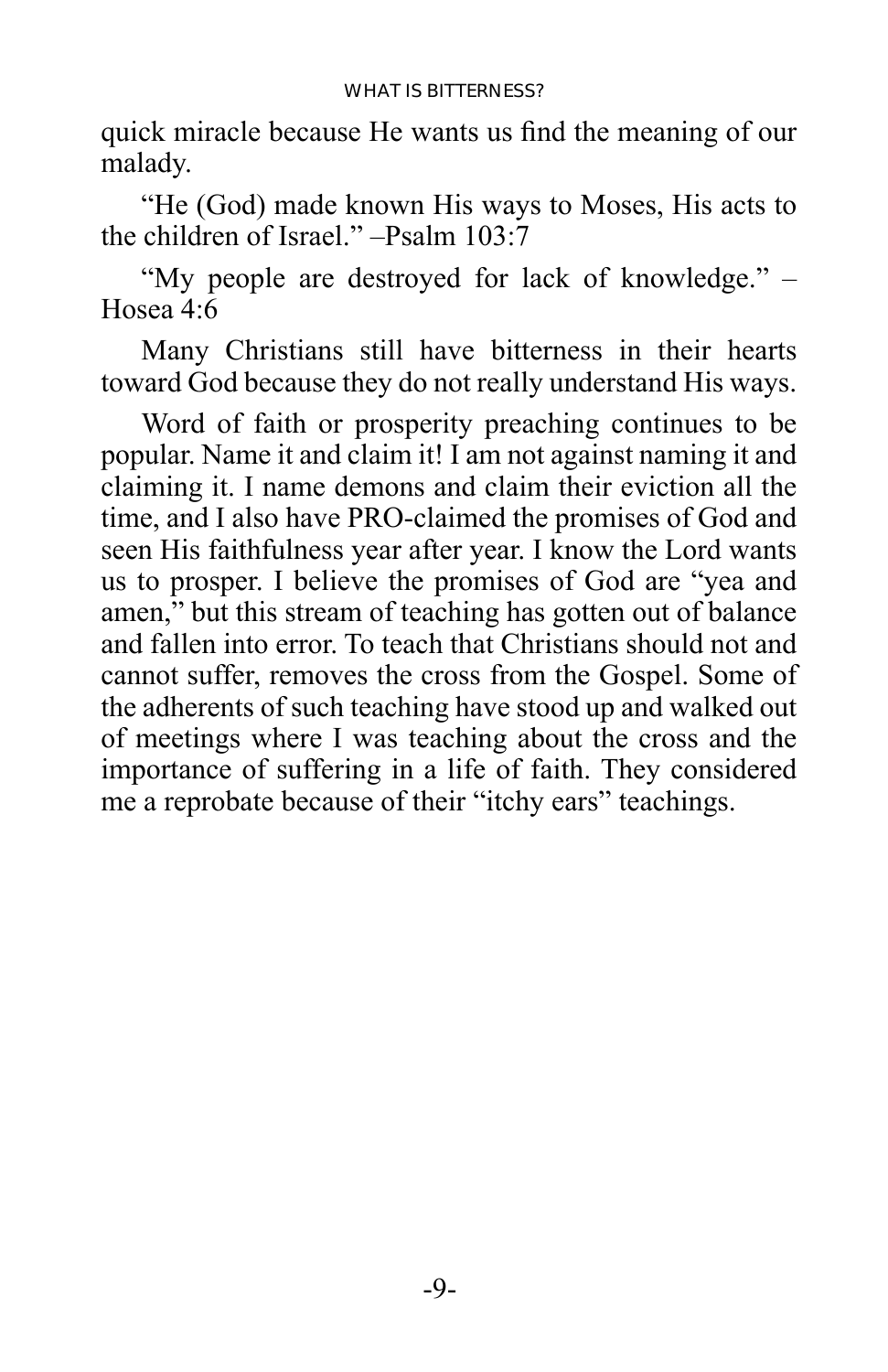## <span id="page-13-0"></span>Chapter 3

### EFFECTS OF BITTERNESS

ANGER AT GOD

It seems like a contradiction to ask a Christian if they have anger toward God, although a few I have ministered to quickly admit they are mad at God. For the majority of believers; however, bitterness regarding God is not a conceivable cause for some of the oppression in their life due to the way it can be shrouded with the hypocrisy of religious spirits. My own experience with the pain in my damaged hip awakened me to a personal reality I would never have considered as a called minister of the Gospel if the Lord had not spoken it to me.

Ultimately, every Christian must admit and face his or her anger toward God, especially those with presumptuous faith. I have found bitterness in regards to God's personal dealings and corrections to be a given, not only in my own life, but also in every individual seeking to follow Jesus.

"God, why didn't You hear my prayer? God why didn't You heal my child?"

"God, why didn't You do this? God, why didn't You do that? Why did You do that?"

"Why God? Why? Why? Why?

"God, I stood on Your Word. I was taught that if I confess that Word and stand on that Word and believe that Word, that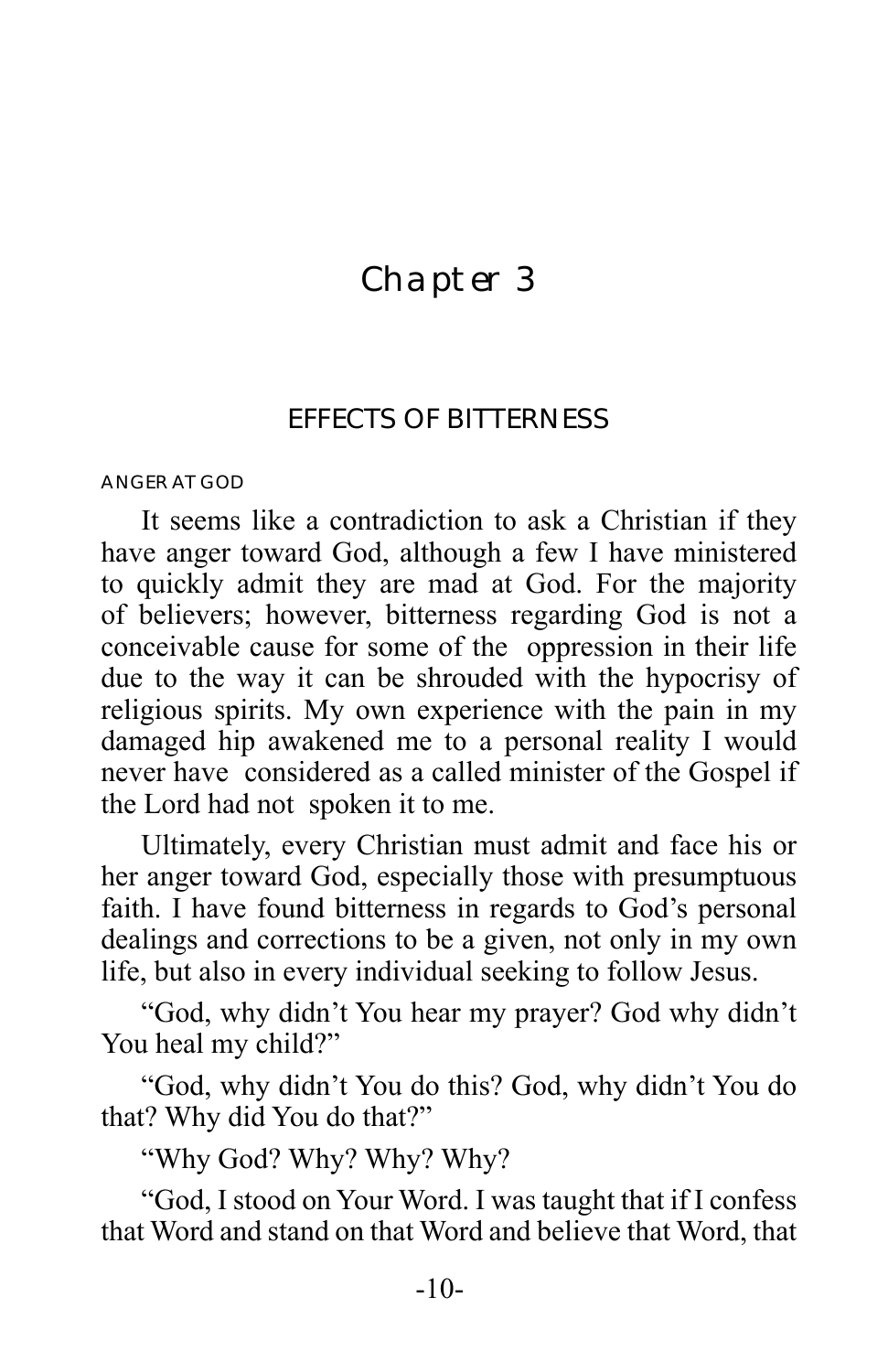<span id="page-14-0"></span>you are going to do something, and You didn't do it and and to be honest, I am mad at You."

### **"Then Cain went out from the presence of the Lord and dwelt in the land of Nod on the east of Eden."**

#### INFIRMITIES FROM BITTERNESS

The bitter place is where God reveals His Name as the Healer. Bitterness and infirmity are tied together. Practically every single infirmity in the body is rooted somehow in bitterness. Not just arthritis or cancer, but practically every other infirmity. God says at the bitter waters, "I Am the Lord God that heals you." Surely, if bitterness festers for very long, its root will always cause an infirmity of some sort. Dryness in the bones, arthritis, cancer, all kinds of afflictions.

When somebody comes to me with an infirmity, I am always suspicious of bitterness being the door of entrance for the unclean entity and ask them about any unforgiveness in their heart. "Who or what have you not forgiven?" My senses have been trained as such.

We see God bringing deliverance by revealing His Name and the people appropriating the authority and power of that Name.

#### DECEPTION FROM BITTERNESS

Bitterness not only tears the spirit and poisons the soul, it also invites deception. It opens one up for deception. It leads to Immorality. It builds walls of isolation. It leaves a trail of broken relationships. If you look back in your life and you have a pattern of broken relationships it is most likely because of personal bitterness.

I John 2:11 says, "But he who hates his brother is in darkness and walks in darkness, and does not know where he is going, because the darkness has blinded his eyes." The hatred given rise to by unforgiveness and bitterness draws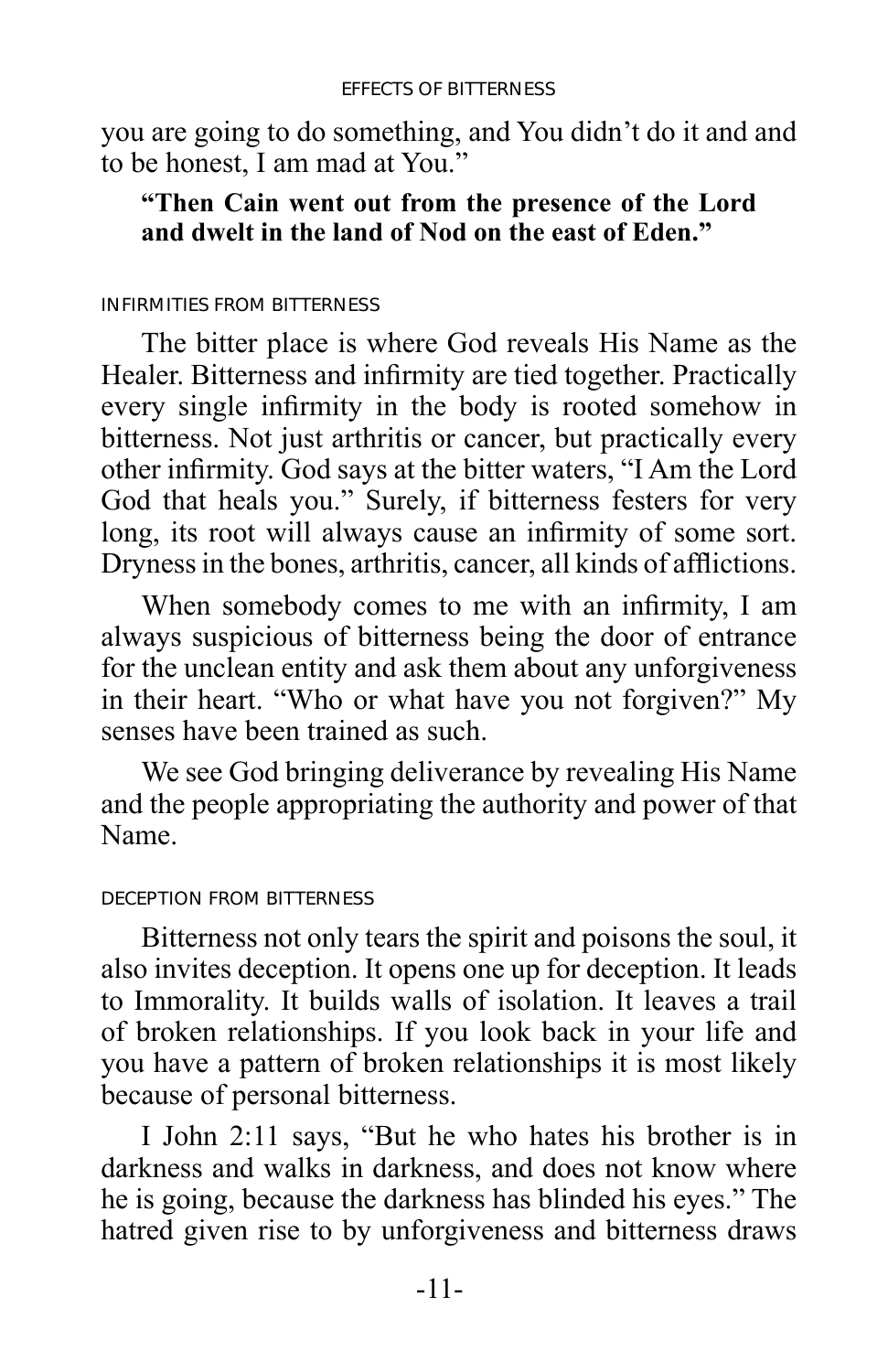<span id="page-15-0"></span>darkness into one's life. With this darkness, insensitivity and hardness come in.

Hidden bitterness causes immaturity, since you cannot grow without interaction with other people in the Body of Christ. A bitter person is going to be an immature person because of isolation and the lack of healthy social activity. He or she cannot relate. They keep breaking relationships due to their arrested development as a whole personality. They are a prime sitting ducks for deception and cult involvement.

#### A DOOR FOR THE OCCULT

Bitterness opens a door for the occult and inevitably leads to some form of witchcraft in one's life. Bitter people need and want to control others to avoid any more hurt in their lives which induces them to turn to fleshly strength. Witchcraft is a work of the flesh. When you encounter someone infected with this spirit, if you can scratch through their exterior, you will find an angry, bitter, murderous soul with an attitude toward God. In the light of this, I would say that the entire genre of extra-biblical, para-church therapy falters in the scrutiny of God's Word and eternity.

Bitterness is not some little harmless thing we carry around and can disregard. It leads to serious, and sometimes deadly consequences. It can make one vulnerable as a prime prospect for New Age mysticism. Bitter people, including Christians, are often drawn to such anti-christ venues, with an unconscience, hidden feeling that God has failed them in some way.

After eight years as an ordained pastor, I left the Baptist Denomination and the ministry. I was bitter and angry. Looking for the answers for myself (since I sincerely felt I had been betrayed by the church and God), I turned to psychology and other philosophies to find my reason for living. The famous psychologist, Abraham Maslow, became one of my gurus. Being so bitter, I was a prime prospect for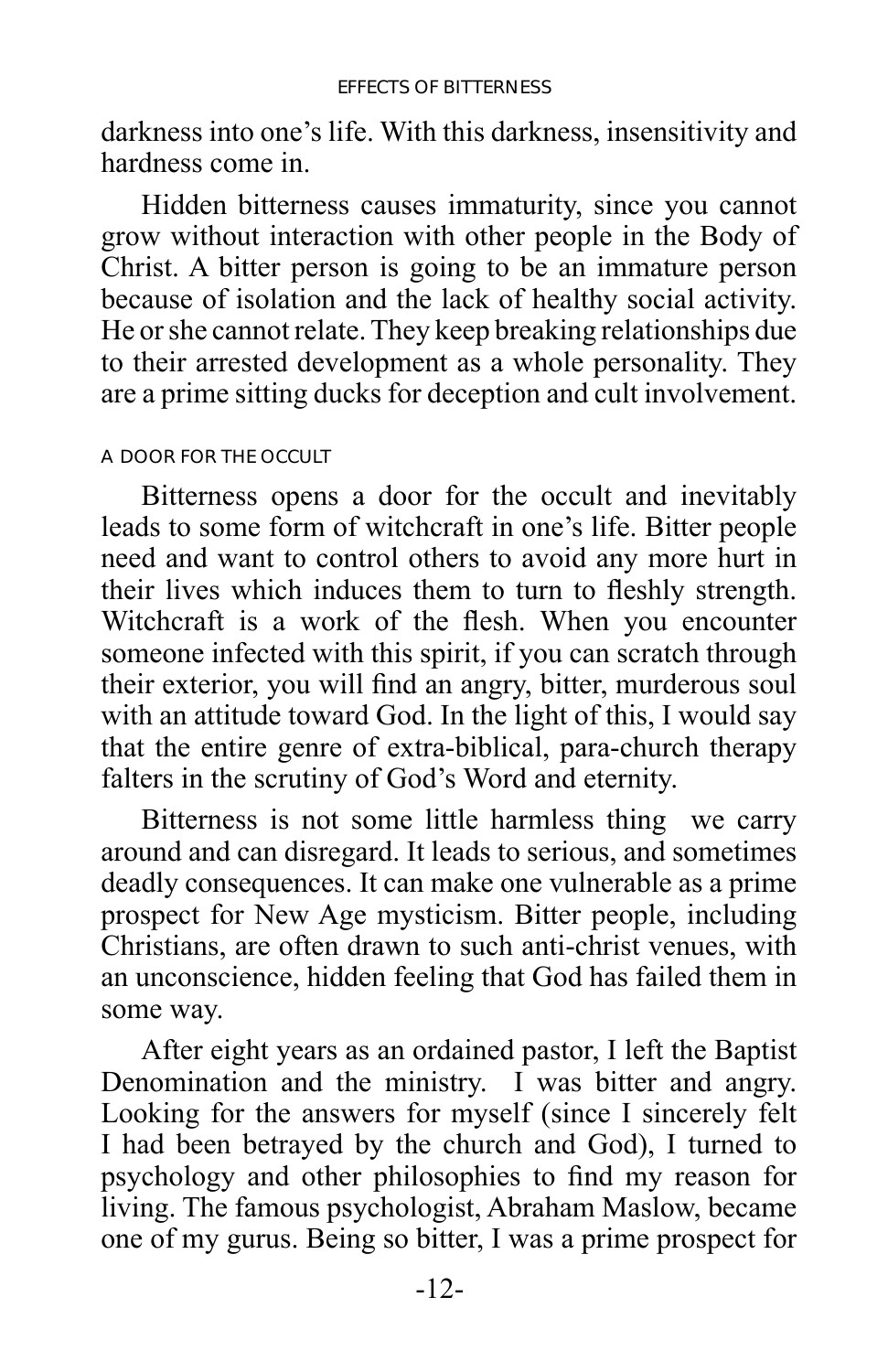<span id="page-16-0"></span>such humanistic counsel desperately searching for my own peak experience that would bring me into, what Maslow called, self-actualization. I enrolled in graduate school and began to study psychology. Maslow and Carl Rogers became my spirit guides in counseling. I was there. I steeped and seethed in it. How could I have known I was dabbling in the occult? I was even hypnotizing people and recommending psychotropic drugs for them.

THE FRUIT OF BITTERNESS

Hebrews 12:14 reveals the fruit of bitterness.

"Pursue peace with all people, and holiness, without which no one will see the Lord: 15 looking carefully lest anyone fall short of the grace of God; lest any root of bitterness springing up cause trouble, and by this many become defiled."

In this verse, I see three effects resulting from bitterness:

First of all, bitterness affects one's relationship with God. The Word says: "Follow peace with all men and holiness without which no man shall see the Lord." Bitterness will cut you off from God.

Number two, it affects your relationship with yourself. "Looking diligently lest any man fail of the grace of God, lest any root of bitterness springing up trouble you." So, bitterness affects your relationship with yourself. You begin to turn in on yourself; you begin to get self-critical; you begin to become self-condemned and self-rejected because of bitterness.

Notice this passage also says: "And thereby many be defiled." Bitterness affects your relationship with others. Brother Carroll Thompson who taught about spiritual warfare at Christ for the Nations Institute in Dallas was a secret referrer to our ministry. He confidentially referred people to come to our ministry for help. He wrote a helpful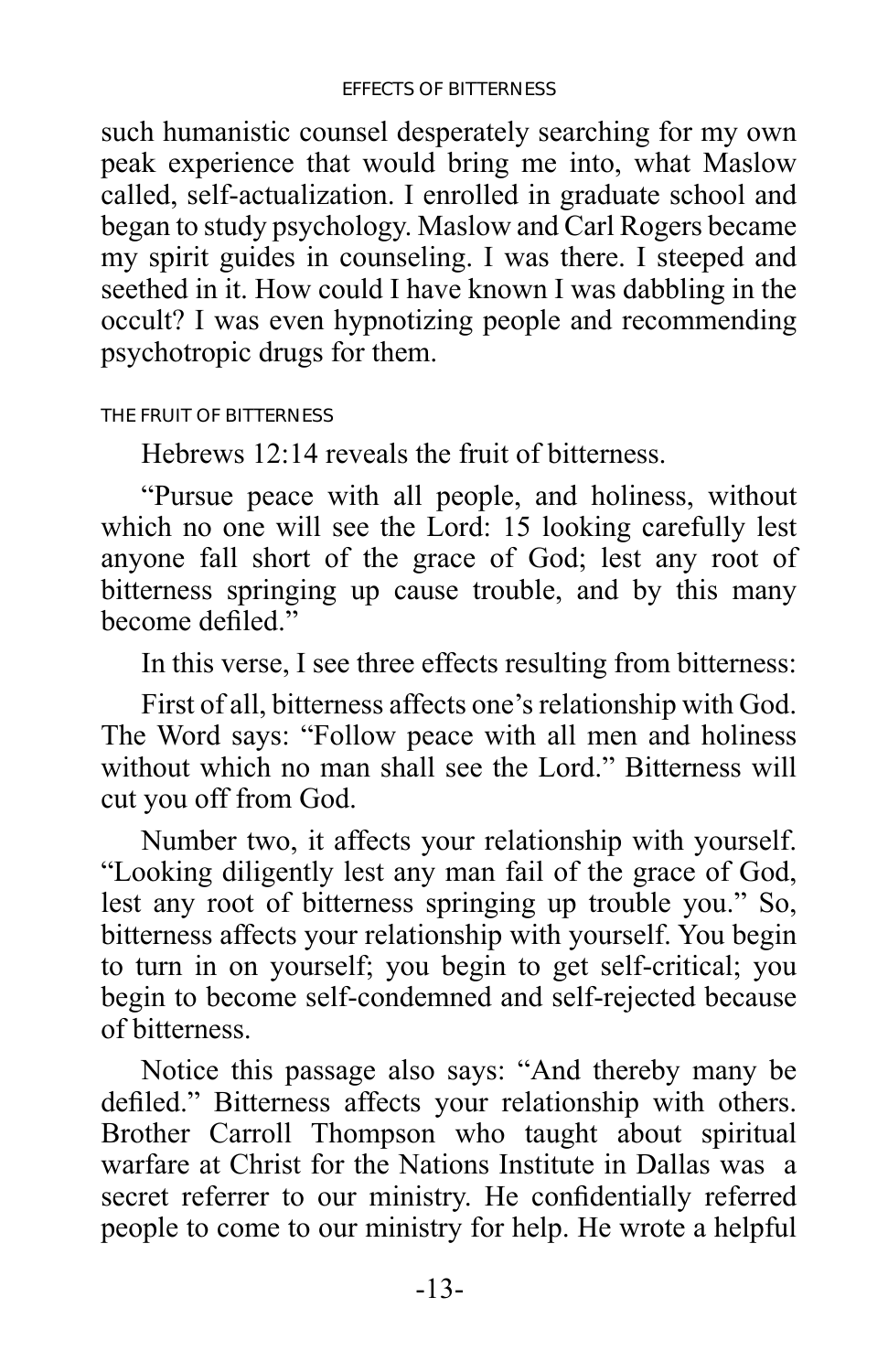<span id="page-17-0"></span>book called, Bruises of Satan. In his book, the brother says that bitterness tears the spirit and poisons the soul. I totally agree.

MORE EVIDENCE OF BITTERNESS

#### Here are some more symptoms of hidden bitterness:

Critical ness or Judgmental ness: Always finding something wrong. (What misery.)

Impatience: Restlessness.

Isolation: being a loner, isolating yourself.

Infirmities: Can be numerous.

Confrontation: Seeking to correct others or "put them in their place."

## No enduring relationships and all the relationships are disappointing—not fulfilling.

A release of the build-up of any one or all of these internal issues manifests as:

Anger

Rage

Grief

Depression

Withdrawal and isolation

Sometimes suicide

We do not "lose" our temper, but rashly decide to react to a person or situation in a violent way. A display of anger and rage is nothing less than the working of witchcraft empowered by bitterness. God's Word says it is a work of the flesh.

In Ephesians 4:31, we are exhorted:

**"Let all bitterness, wrath, anger, clamor, and evil**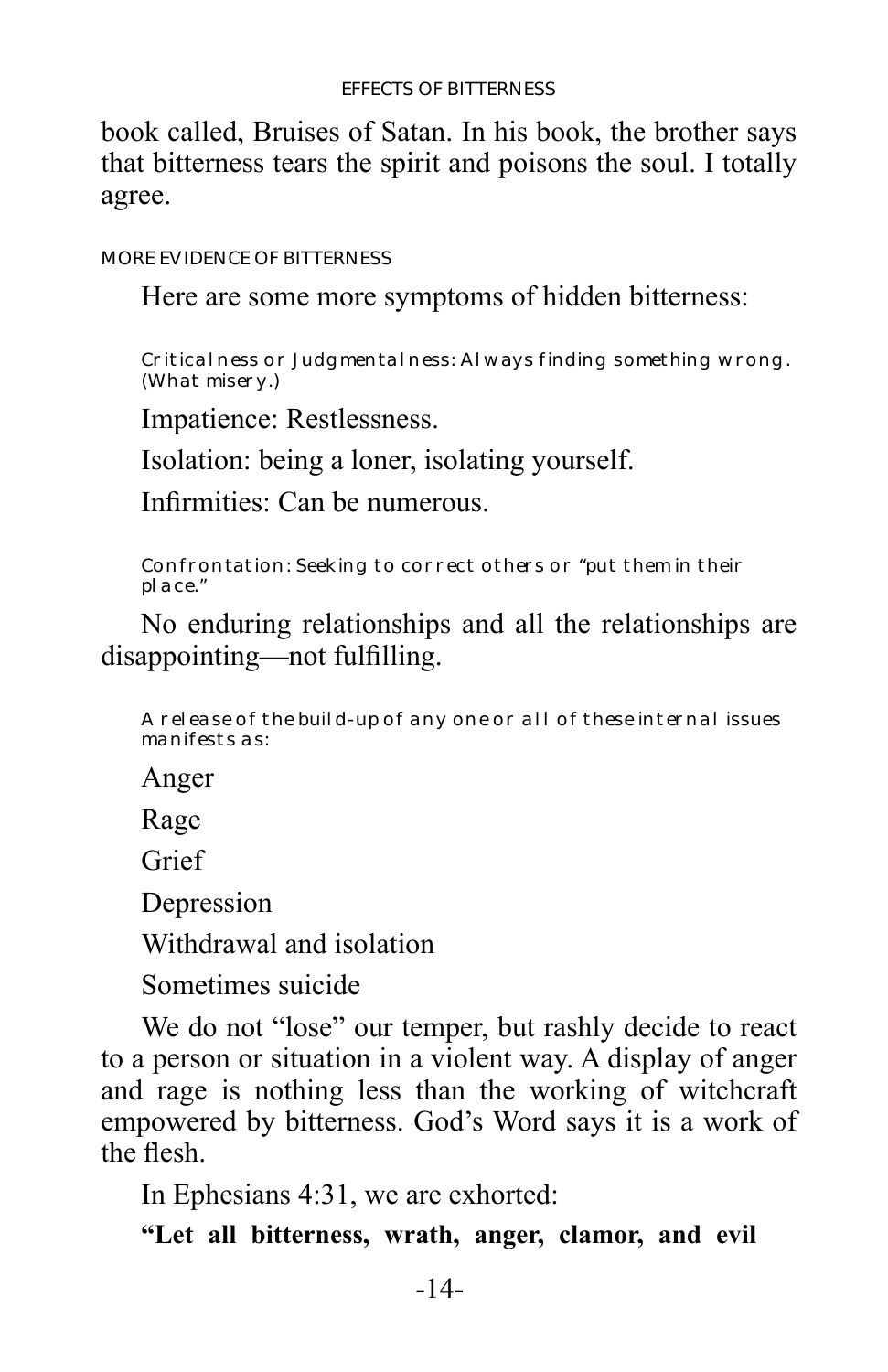**speaking be put away from you, with all malice. 32 And be kind to one another, tenderhearted, forgiving one another, even as God in Christ forgave you."**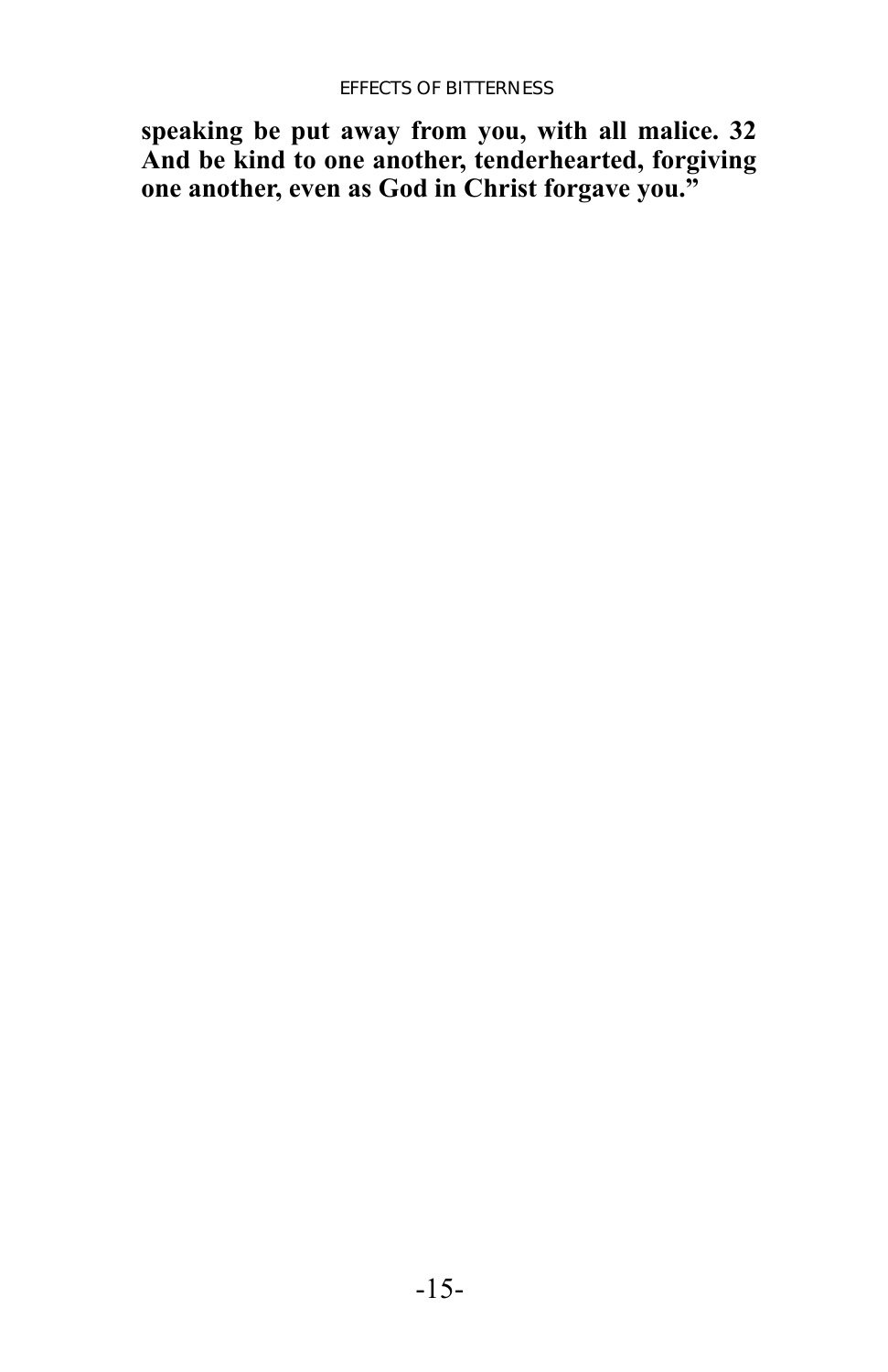## <span id="page-19-0"></span>Chapter 4

### DOORWAYS FOR BITTERNESS

Bitterness must find an opening to gain occupancy in a person's life. Jesus taught about some doorways for bitterness beginning in Matthew 5:38-42:

"You have heard that it was said, 'An eye for an eye and a tooth for a tooth.' 39 But I tell you not to resist an evil person. But whoever slaps you on your right cheek, turn the other to him also. 40 If anyone wants to sue you and take away your tunic, let him have your cloak also. 41 And whoever compels you to go one mile, go with him two. 42 Give to him who asks you, and from him who wants to borrow from you do not turn away."

Jesus is talking here of possible areas of bitterness. How bitterness builds up. For instance, if a Roman soldier demanded an Israelite to carry his pack the one mile required by Roman law, he can could go that mile chomping and raving and at the end of that mile, throw the pack down and declare that he had fulfilled his obligation. But, Jesus said: "No, no, no, you go carrying that pack praising the Lord and tell that man about me while you walk down the road and, by the way, tell him, "I am just going to go ahead and carry it for you a couple of more miles because I know that you are real tired today."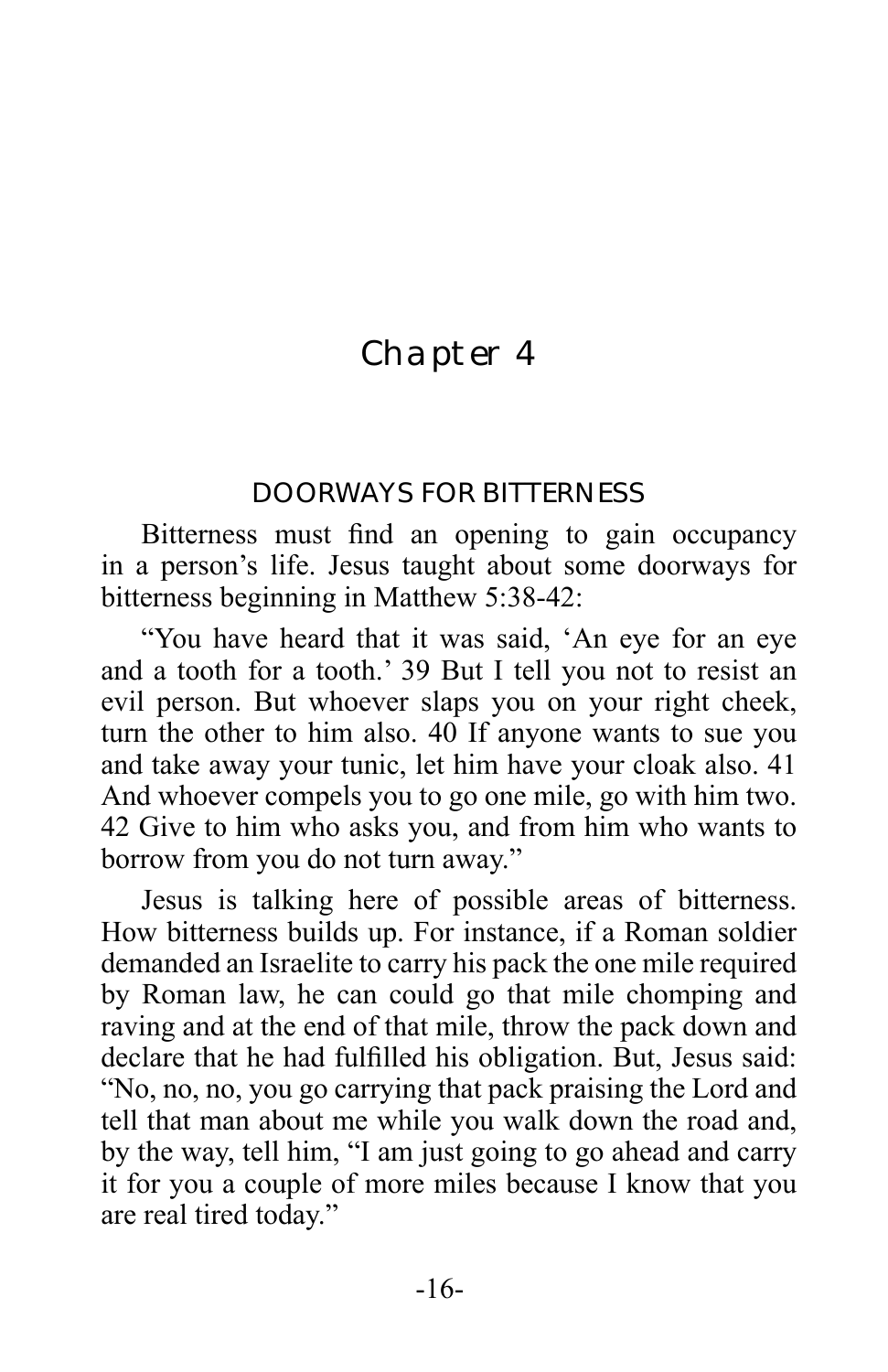<span id="page-20-0"></span>The Lord leaves us very little latitude for our attitudes. Jesus was constantly upbraiding the Pharisees about their attitude regarding the outcast and needy in regards to their social class or ethnic background. It was the highly religious ones that passed up the wounded neighbor in the ditch. In Deuteronomy 28, God pronounces curses on those who do not serve Him with joy and gladness of heart. Religious spirits generate a bitter heart out the frustration of carnal efforts to do good. The hidden bitterness nullifies the Lord's joyful rewards engendering even more bitterness.

A sincerely forgiving heart, whatever whoever asks of us, cannot beget a bitter root, nor can the countenance of such a soul be dimmed.

In verses forty-three and forty-four of Matthew 5, Jesus said:

**"You have heard that it was said, 'You shall love your neighbor and hate your enemy.' But I say to you, love your enemies, bless those who curse you, do good to those who hate you, and pray for those who spitefully use you and persecute you."**

When the Lord revealed demons in people (especially Christians) to me, I quickly realized I could now sincerely love them knowing they were often being energized by these unclean creatures. We must realize we wrestle not against flesh and blood but with principalities and powers—spiritual entities. If we war against people and personalities instead of discerning and understanding the real motivation behind their behavior, we will breed bitterness in our hearts.

PLANK-EYED CHRISTIANS

In Matthew 7:1-5, Jesus warns us to judge not that we be not judged ourselves. Here is a powerful principle that will keep us from suffering the curse of Cain. Such an "eye for an eye" attitude emanates from a bitter root and passes down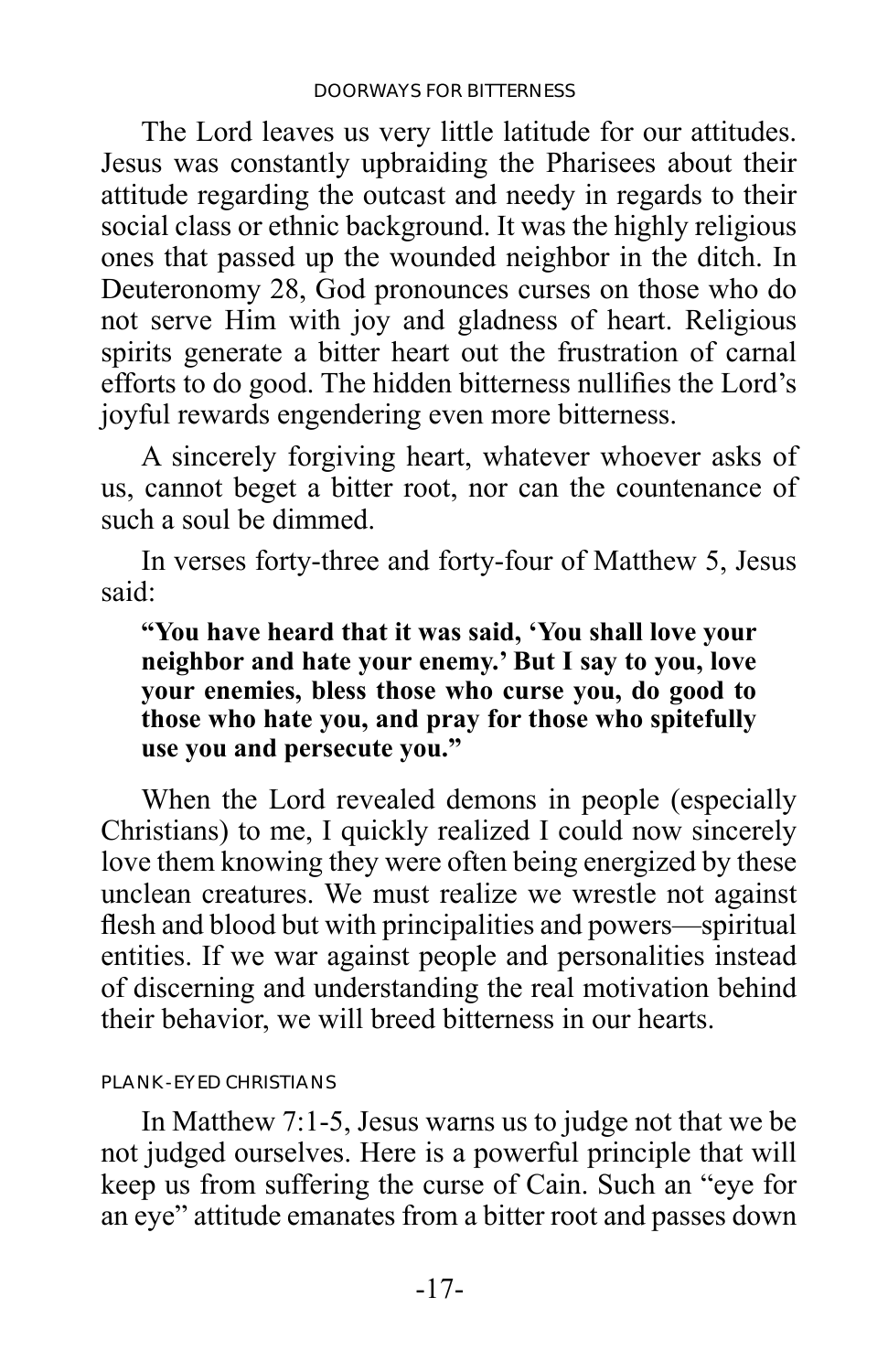<span id="page-21-0"></span>the family tree as the sins of the fathers pass down. If you go around judging and criticizing people, guess what people are going to do to you?

Jesus gives another zinger in verses 3-5:

**"And why do you look at the speck in your brother's eye, but do not consider the plank in your own eye? Or how can you say to your brother, 'Let me remove the speck from your eye'; and look, a plank is in your own eye? Hypocrite! First remove the plank from your own eye, and then you will see clearly to remove the speck from your brother's eye."**

Such a critical person is left holding a smoking gun.

#### SELECTIVE FORGIVENESS

My Heavenly Father dealt stringently with me about this a few years ago when I received a letter from a witch in which, I realized, was motivated by demon influence. The letter said that a witch had come through Dallas, heard my radio program and the entire Texas church of Wicca was now praying against Agape Fellowship. I was angry at that witch, but God said, "You have to forgive that witch."

We can get mad at witches, open the door for bitterness and defeat ourselves in what we might consider a righteous cause. It is the spirit of witchcraft that we should be warring against, not the witches themselves. God, through His Holy Spirit, will deal with the personalities.

Ministering in the Dallas/Fort Worth area as I have for over 35 years now, I began to get bitter about people coming from other churches wanting deliverance. When they came, I could see where the pastors obviously had abused these people. I was growing bitter about the churches and pastors and Satan was using his rightful opportunity against me and the ministry. Having effectively projected my guile to the flock, ultimately, our entire fellowship had to repent and ask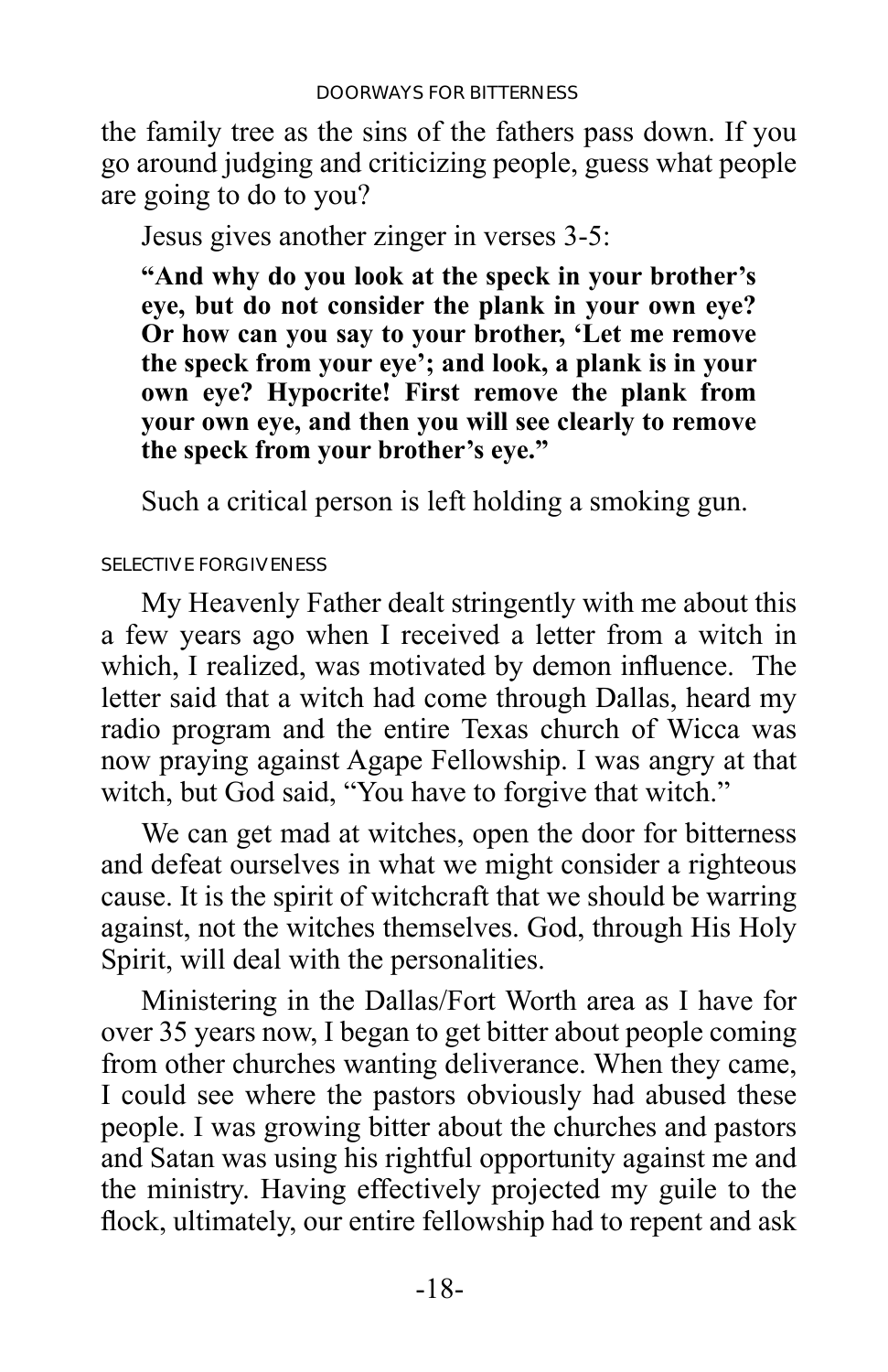<span id="page-22-0"></span>God to forgive us.

We chose to forgive the pastors and congregations and to release our bitterness and unforgiveness in the Name of Jesus. The Lord told me to just do what He had told me to do and not to mind what others were doing. Bitterness can take you far off track from the calling of God and even lead you to a false calling.

Forgiveness of others is essential, as we see here:

**"For if you forgive men their trespasses, your heavenly Father will also forgive you. But if you do not forgive men their trespasses, neither will your Father forgive your trespasses." —Matthew 6:14-15**

SUPPRESSING THE HOLY SPIRIT

Then in Ephesians 4:30 we find:

"And do not grieve the Holy Spirit of God, by whom you were sealed for the day of redemption."

The defiling root of bitterness and its branches of wrath, anger, clamor and evil speaking grieve the Holy Spirit, which will cause depression and heaviness in one's life.

If you are having trouble moving in the gifts of the Holy Spirit or receiving tongues, it could be because of a root of bitterness that is grieving the Holy Spirit from operating through you and keeping you from receiving anything from God. Like Cain, you are hidden from God and defiled.

My friend and Brother in the Lord, Norman Parish experienced a period of great angelic activity in Guatemala told me he discovered that angels can only stay in a human body for a little while because of defilement of the flesh. What would hinder such angelic stirring more than a bitter vessel? Bitterness poisons the whole being. It pumps poison into our soul and throughout our flesh. Angels beware!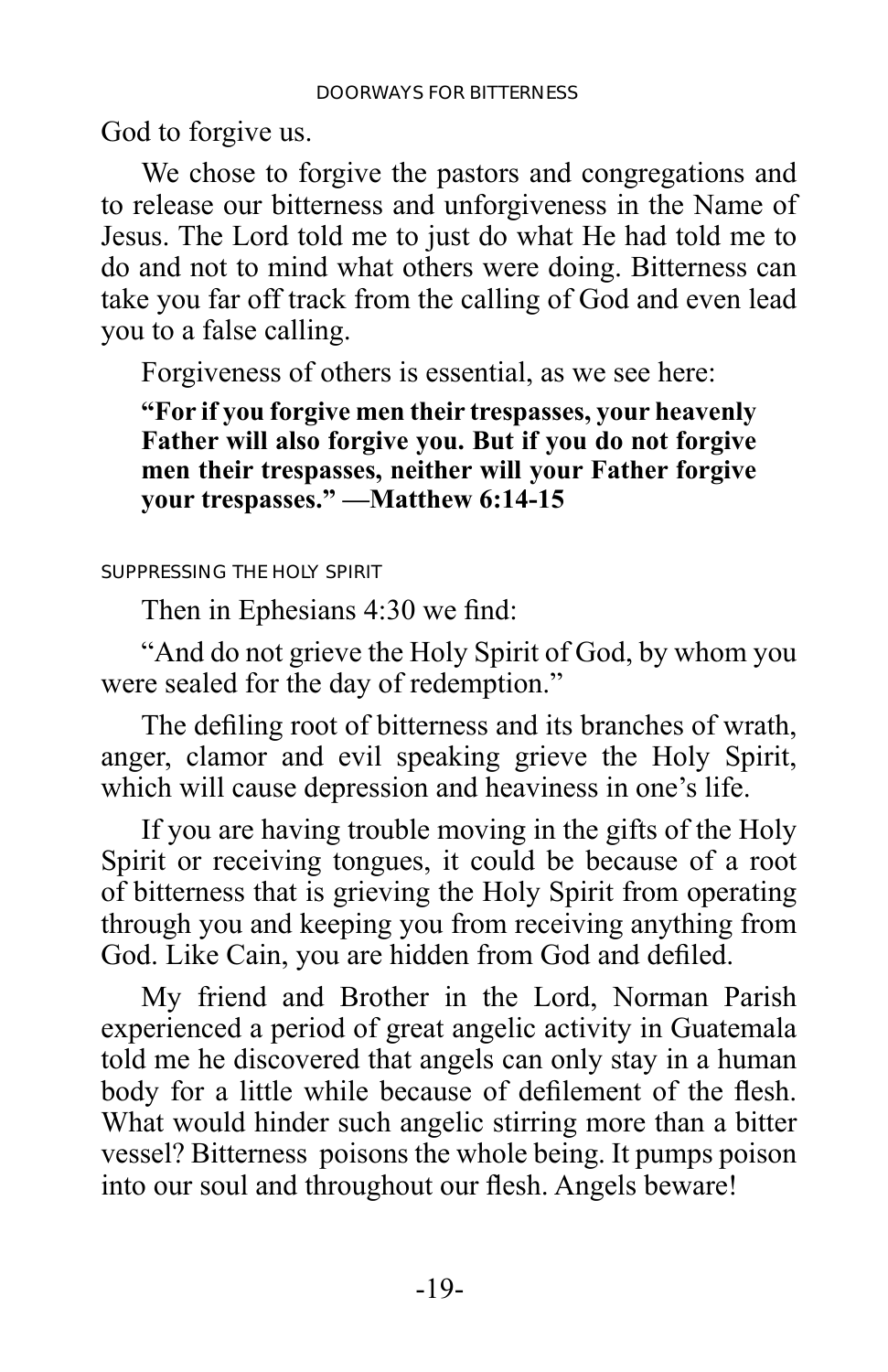#### <span id="page-23-0"></span>THE TORTURERS

In Matthew 18:34, Jesus was shares the parable where the servant was called in and was going to be thrown in prison, but he asked for mercy and his master extended his mercy and forgave the servant of the debt. The servant then went to the people that owed him and began to throw them in prison.

"And his master was angry, and delivered him to the torturers until he should pay all that was due to him. So My heavenly Father also will do to you if each of you, from his heart, does not forgive his brother his trespasses."

Need it be said here that the tormentors are obviously demons who exercise their legal rights to oppress and harass in an unforgiver's life?

In II Corinthians 2:10-11 Paul lays down a principal:

**"Now whom you forgive anything, I also forgive. For if indeed I have forgiven anything, I have forgiven that one for your sakes in the presence of Christ, lest Satan should take advantage of us; for we are not ignorant of his devices."**

Unforgiveness and bitterness are great advantages for the devices of Satan. These are doors for unclean spirits to come into our lives—judging, not forgiving, not turning the other cheek and not being willing to go the extra mile.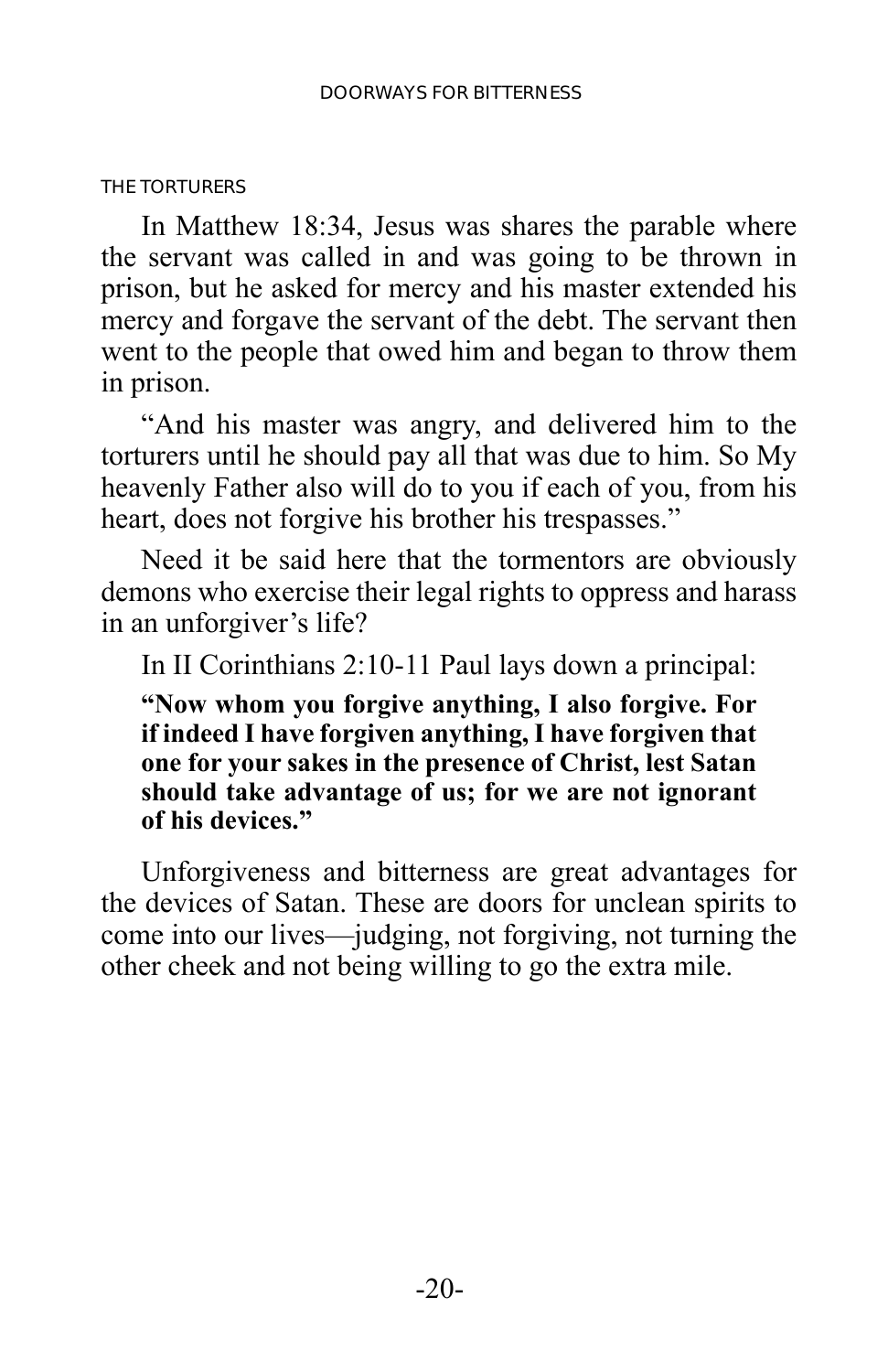## <span id="page-24-0"></span>Chapter 5

### THE REMEDY FOR BITTERNESS

#### THE REMEDY OF THE CROSS

God's remedy at Marah was to sweeten the water with at tree. God had Moses throw a tree in the water and it became sweet. That tree is a type of the Cross—the tree of Calvary. The only way we are going to deal with our bitterness is at the Cross. At Calvary. Your only hope, your only solution. You will not work your way out of your own bitterness. You will not come to some point in time where you are going to feel like forgiving. You won't ever get there. Do not wait on it—it will not happen. You are going to have to come to Calvary and face the fact that there is only one thing you can do and that is to do what was done for you, FORGIVE. It is a death experience.

I have to let this thing go. I have to say, "God, you are perfect. You can do no wrong. I am wrong, you are right. I do now renounce and expel all bitterness I have toward You and any other person."

It is significant that, following the Marah experience, God gives a revelation of Who He is by declaring one of His Names: Jehovah Rapheka (Rapha)—"I Am The Lord who heals you." The first time we find such a revelation of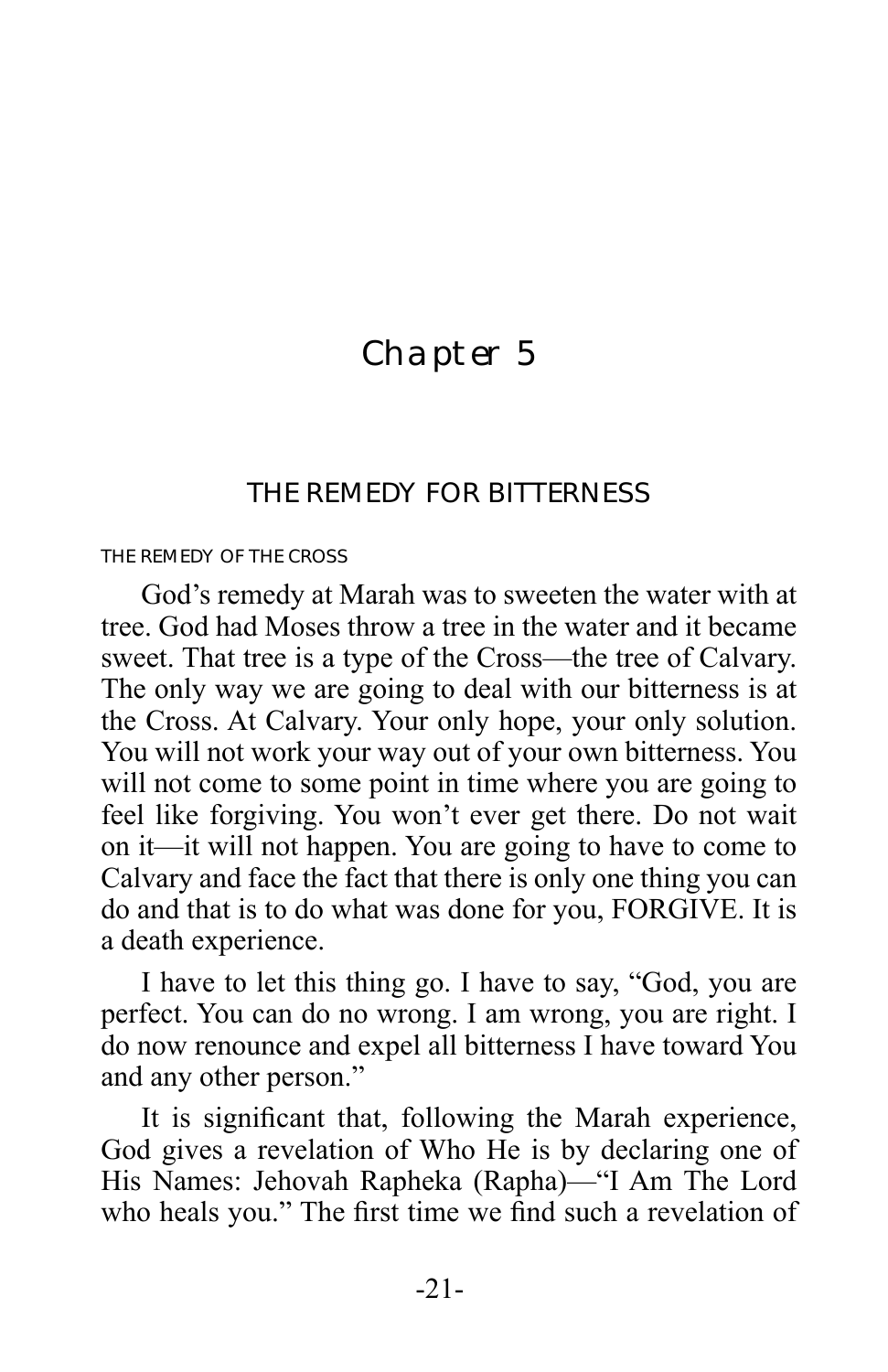<span id="page-25-0"></span>the nature of our God is in Genesis 22:14 where Abraham declared God to be Jehovah Jireh which means, "Jehovah will see or provide." Now He makes known He is the healer. Not only does our God provide, but He also heals. It is who He is and He well knows what bitterness can do to His people.

People say they are not sure about Jesus healing people, but healing was revealed in the Bible long before Calvary.

#### RIDDING YOUR LIFE OF HIDDEN BITTERNESS

I truly believe we can completely purge ourselves of all bitterness if we so desire, but first of all, we must see it and admit it. From this point, we can take these steps for deliverance and healing:

1- Actuate Forgiveness - The Legal Release

Objectively chose to forgive and release the issues you are able to see in your heart. Decide to make forgiveness a part of your lifestyle forever. Continually proclaim it audibly until the emotions abate and peace settles in your soul.

2- Deny Self - The Emotional Release

Instead of continuing to bury or hide the bitterness, deny the self its assumed right to be upset or angry. This is where the cross is applied in our life as followers of Jesus Christ. He made it plain that, if we are to be His disciples, we are to deny ourselves, take up OUR cross and follow Him. (Luke 9:23)

This is a very important step. After (sometimes) years of assuming justice justifies a disposition of resentment and anger, it is very difficult to see and accept the absolute requirement of letting go of every right to life. The total Christ-like life calls for unconditional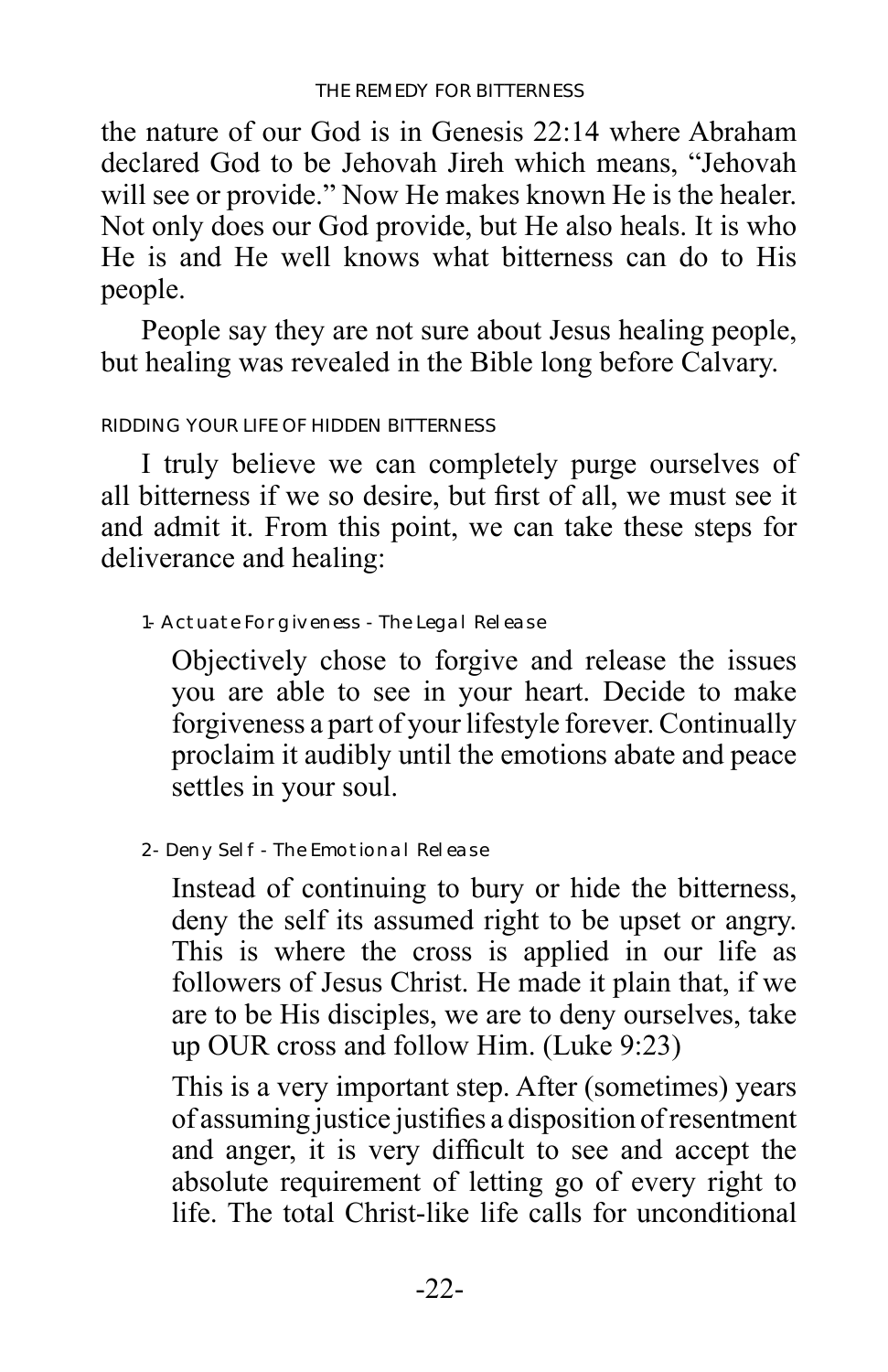submission to the sovereignty of the Creator who is perfect in wisdom, purpose and love.

We must come to the point where we see that the Father in Heaven has perfectly ordered everything in our life and surrender our ego, pride and presupposed rights to the reality (truth) of His actual care and love.

3- Cast Down Logic - The Spiritual Release

Our logical mind assumes we deserve the right to be upset or angry, but when we bring such thought into captivity to the knowledge of Christ, we find it is just an imagination that does not stand-up in the light of the qualifications of a sincere disciple of Jesus.

4- Rein in the Rage - Anger is a Choice

See that yelling and slamming doors accomplished nothing but hurt and pain. It really is a choice. STOP IT!

5- Let Patience do its Perfect Work - Surrender

Finally, we submit to our Heavenly Father's perfect plan for our life and let Him deal with the flesh and blood which we are told not to wrestle with.

**"My brethren, count it all joy when you fall into various trials, knowing that the testing of your faith produces patience. But let patience have its perfect work, that you may be perfect and complete, lacking nothing." —James 1:2-4**

Now Give Thanks for the peace you have found.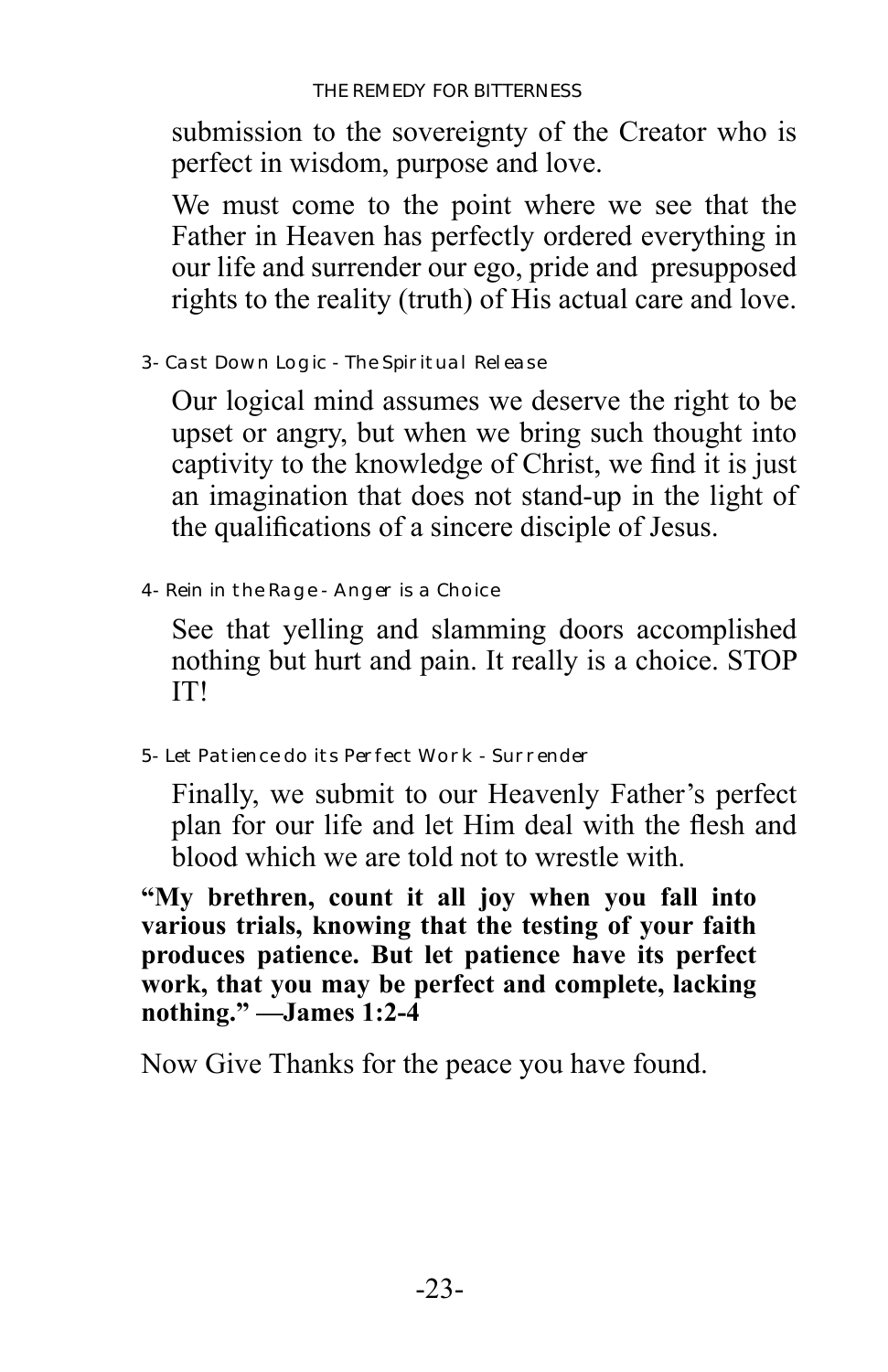## <span id="page-27-0"></span>Chapter 6

#### FINDING REST

#### THE STORY OF CALEB

The outcome of Caleb's life in Joshua 14:6-13 reveals a life lived without bitterness:

"Then the children of Judah came to Joshua in Gilgal. And Caleb the son of Jephunneh the Kenizzite said to him: 'You know the word which the Lord said to Moses the man of God concerning you and me in Kadesh Barnea. I was forty years old when Moses the servant of the Lord sent me from Kadesh Barnea to spy out the land, and I brought back word to him as it was in my heart. Nevertheless my brethren who went up with me made the heart of the people melt, but I wholly followed the Lord my God. So Moses swore on that day, saying, 'Surely the land where your foot has trodden shall be your inheritance and your children's forever, because you have wholly followed the Lord my God.' And now, behold, the Lord has kept me alive, as He said, these forty-five years, ever since the Lord spoke this word to Moses while Israel wandered in the wilderness; and now, here I am this day, eighty-five years old. As yet I am as strong this day as on the day that Moses sent me; just as my strength was then, so now is my strength for war, both for going out and for coming in. Now therefore, give me this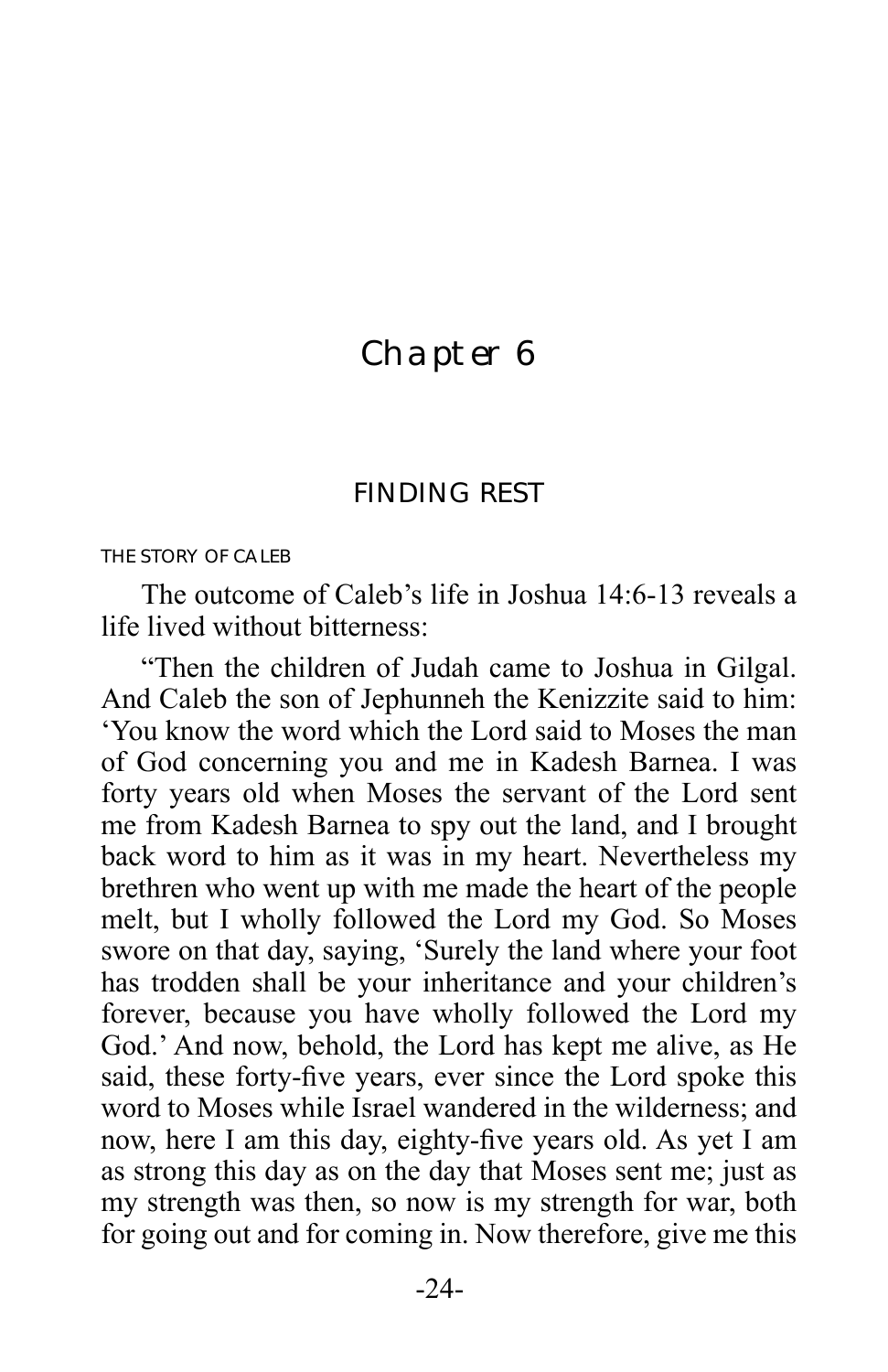#### FINDING REST

mountain of which the Lord spoke in that day; for you heard in that day how the Anakim were there, and that the cities were great and fortified. It may be that the Lord will be with me, and I shall be able to drive them out as the Lord said.' And Joshua blessed him, and gave Hebron to Caleb the son of Jephunneh as an inheritance."

What a testimony! Here was a man who had gone out and done a work for God as a spy, obeyed the Word of the Lord, came back as a faithful steward of the Word of God, gave a true report and was totally and completely rejected by all of the people but two. Because all of the others rejected his true report and trust in God, he had to wait forty-five years in the wilderness, living with those unbelieving, murmuring people every day; suffering with them every day; eating that bland manna every day for forty-five years. Yet, at the end of those forty-five years he could stand up and say, "I am as strong as the day that Moses sent me."

Do you know what that tells me? There was no bitterness in that man.

I not sure I could have done what Caleb did staying there with those people forty-five years thinking every day: "If it was not for you, I wouldn't have to be here. I preached the truth to you forty-five years ago and look at us." (Maybe a lot of the fire and brimstone preaching we hear is out of a heart of anger and bitterness?

What a man of God! Even after forty-five years of going through the hardship of the wilderness, he had no bitterness and was able to stand up and say: "My strength is as it was forty-five years ago." Obviously, the reason he had his strength is because he did not have any bitterness. A lot of us would be stronger today if we did not have bitterness.

This eighty-five year old man, Caleb, was able to stand up and say: "Give me this mountain!!" He knew it was his mountain, and he waited patiently for God's promise to him.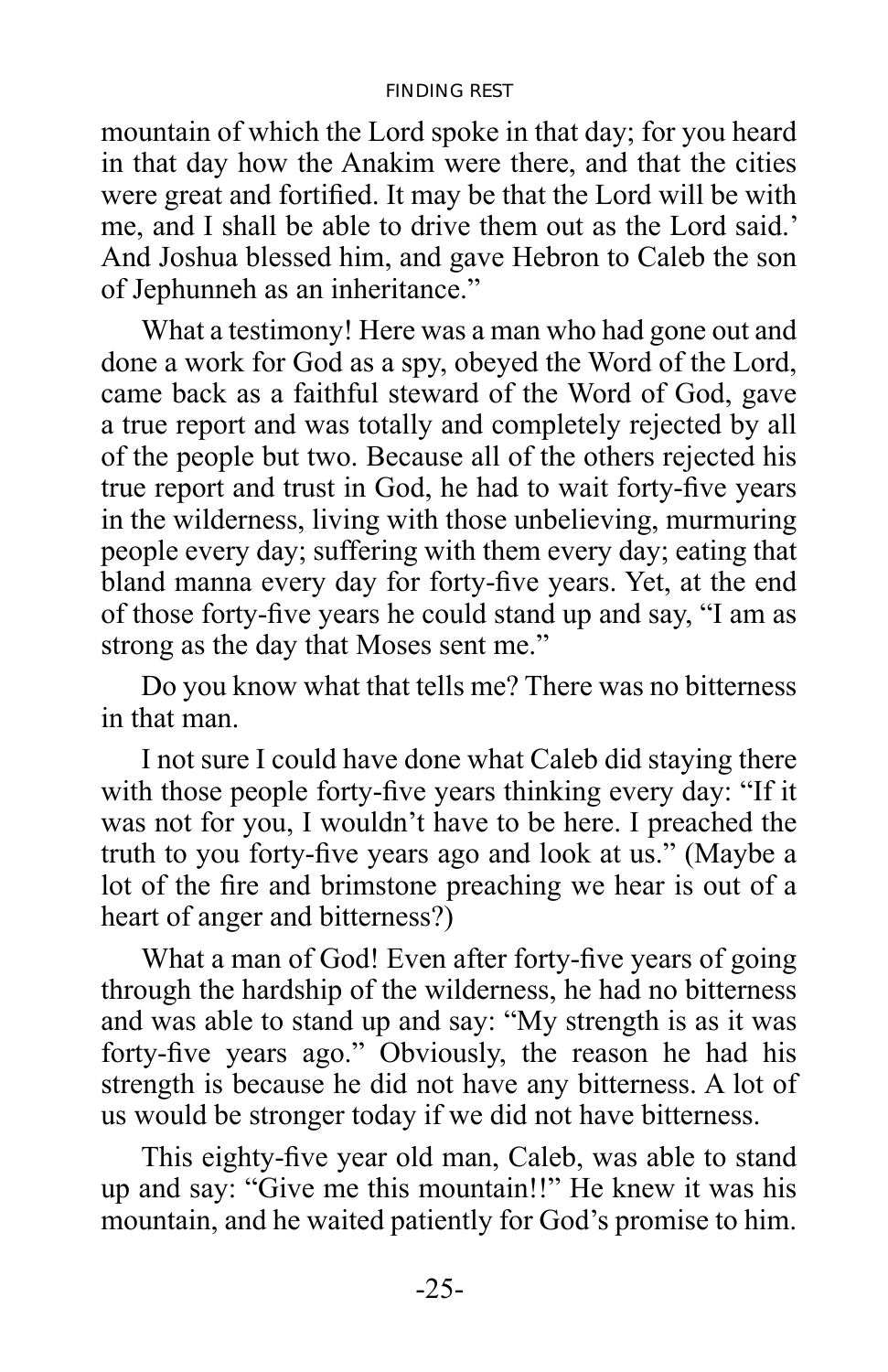#### FINDING REST

This is the voice of the overcomer. Age is an attitude. You are never too old. God will rejuvenate you if you will wade out of the swamp of bitterness and drain all of its murky sewage into the sea of God's forgetfulness.

Today we have millions of old people lingering in care centers lonely, oppressed and bitter. Eventually, many become mean and caustic. As the flesh weakens, the demons begin to take the upper hand and manifest their true nature through these aged souls. How sad.

After my epiphany in 1977, I asked the Lord why He let me leave the ministry like I did. Prior to my abdication and departure, I was crying out to Him for some kind of sign or help, but I had to go twelve years out there in the world away from my original denomination and the local church, to find the Baptism of the Holy Spirit and the enlightenment of the truth in God's Word.

"Why didn't you tell me about it then, Lord?"

One day, years later, the Lord answered me with a word of knowledge showing me that, at that time, with all the demonic issues in my life, such a blessing would have been perverted and stunted by denominational doctrine and personal pride.

God did not want a super Baptist, He wanted a super saint.

So this man, Caleb, stood up and said: "Give me my mountain!" It did not appear to be a wise demand. There were giants all over that mountain, in fact Hebron was formerly name after one of the giants named Arba, who was the greatest man among the Anakim. Nonetheless, this old man said: "That mountain is mine, and I want it. Turn me loose! Let me have at it!"

Full of giants? Eighty-five year old man?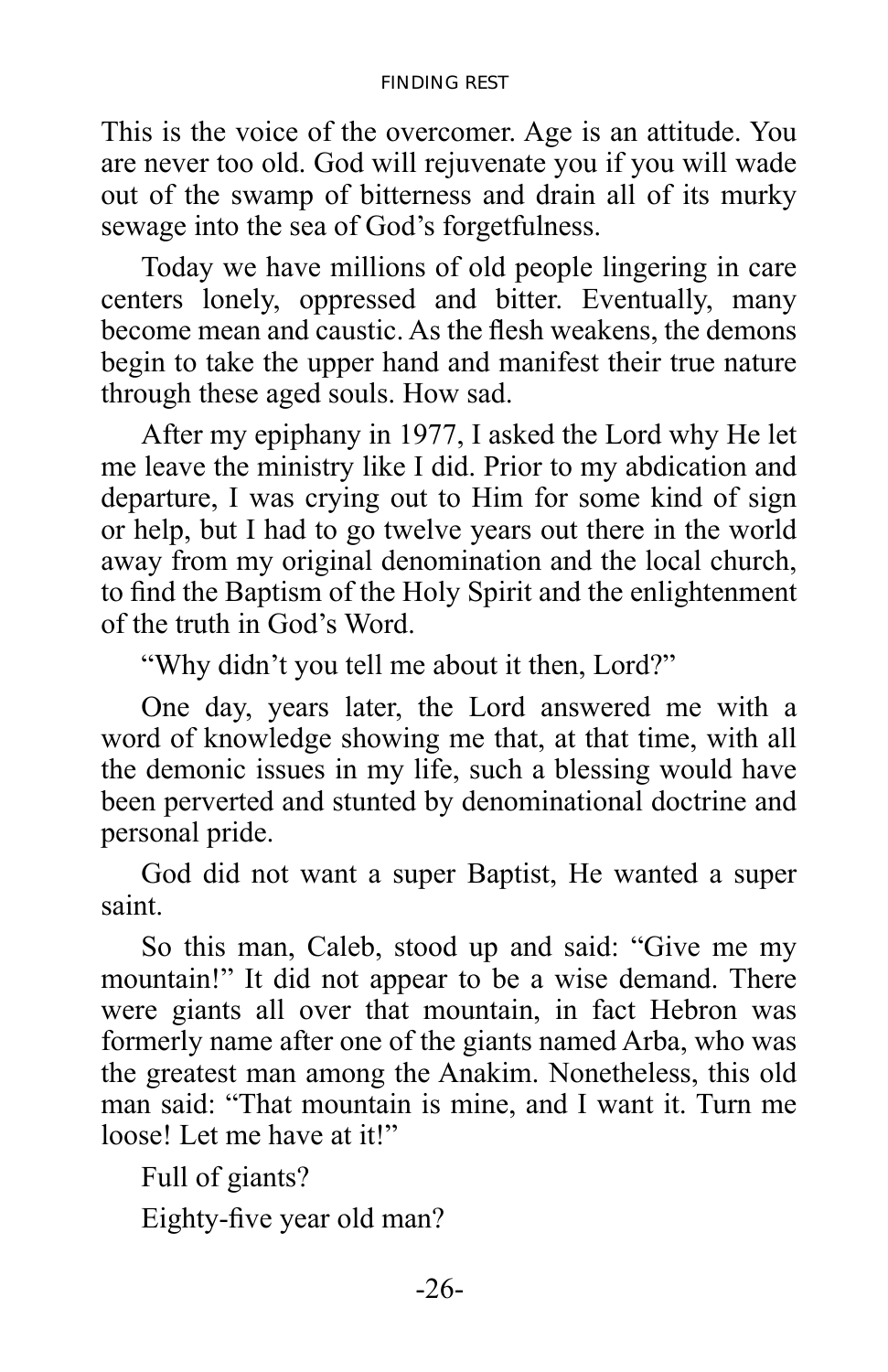#### FINDING REST

<span id="page-30-0"></span>What an inheritance! This was the place where David began to set up his Kingdom for seven years before going to Jerusalem. The name Hebron means a place of alliance and covenant. Here is a beautiful picture of a man who refused bitterness in his soul and received the reward of God's promise.

#### GOD'S PROVIDED REST

Finally, after the march out of Egypt, traversing the Red Sea and the testing at Marah, God leads them to a place of rest.

 "Then they came to Elim, where there were twelve wells of water and seventy palm trees; so they camped there by the waters<sup>"</sup>

Following the healing deliverance came the rest and order. Here is a parable of governmental order with the twelve wells of water, twelve being God's number of governmental order and the 70 palm trees, the number 70 represents restoration. Herein is a picture of a heavenly place. It is wonderful to get rid of bitterness and experience the rest of one's soul.

In the ministry, especially the deliverance ministry, we must guard against becoming bitter when we get tired. It is so easy to wear down and say: "Lord, God how many more messed up people can there be for us to deal with? How much longer is this going to go on? How many more times is this person going to come back here and want prayer?" I tam tired of "Deliverance-holics."

Weariness through lack of rest invites bitterness. Bitterness will cause you to lose heart for the battle and suffer defeat. R & R is important because and if you do not take it, you are going to get bitter. I have met several dear saints through the years that have given-up ministry because they burned themselves out. It grieves me to say that I could see their bitterness.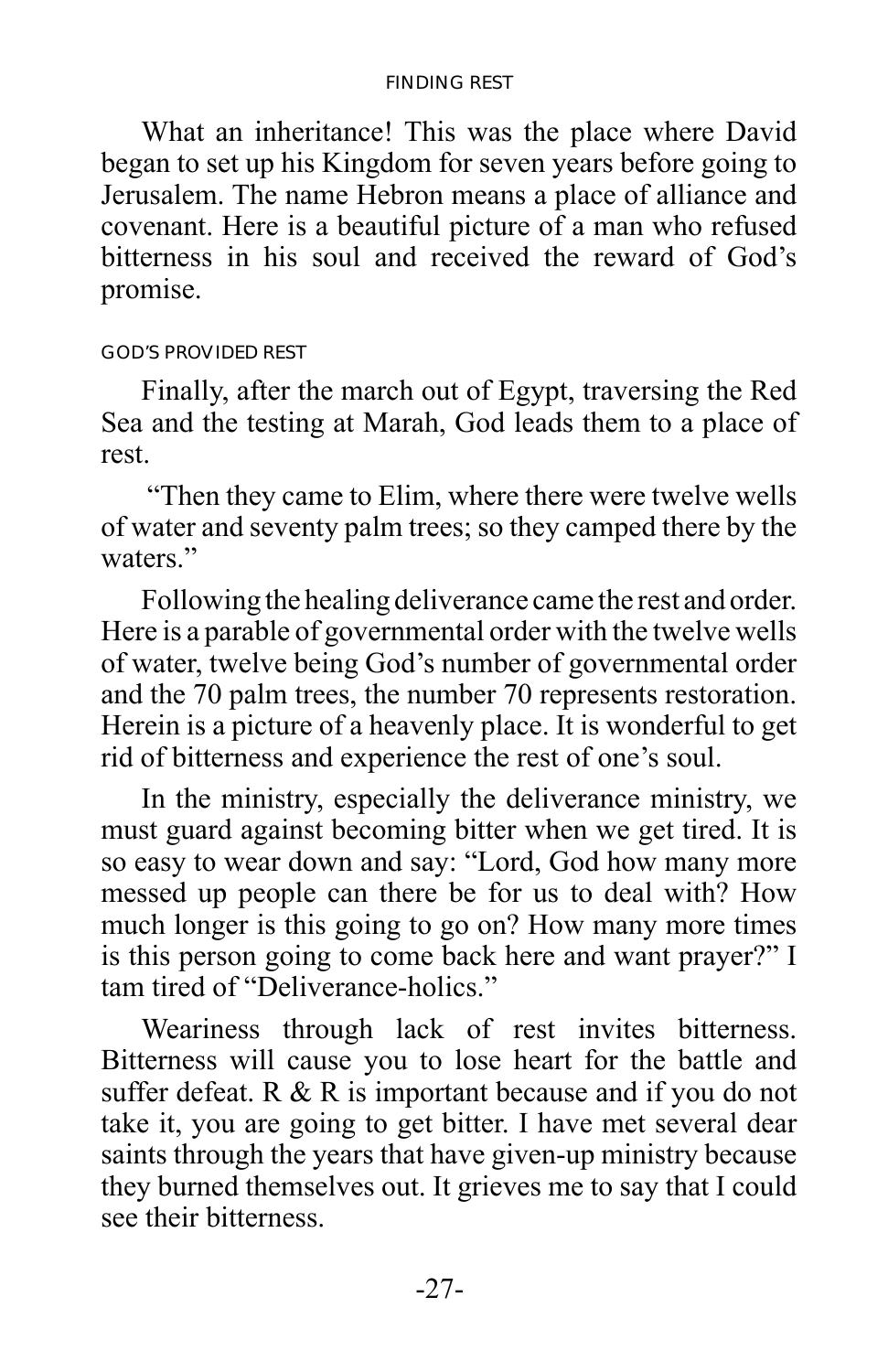<span id="page-31-0"></span>NO MORE BITTERNESS

May this writing expose the clandestine curse of bitterness is your life, dear reader, and as you appeal to the Lord for deliverance and healing in the following model prayer, find your soul flooded with the sweet waters of Zion and the peace that passes understanding.

### PEACE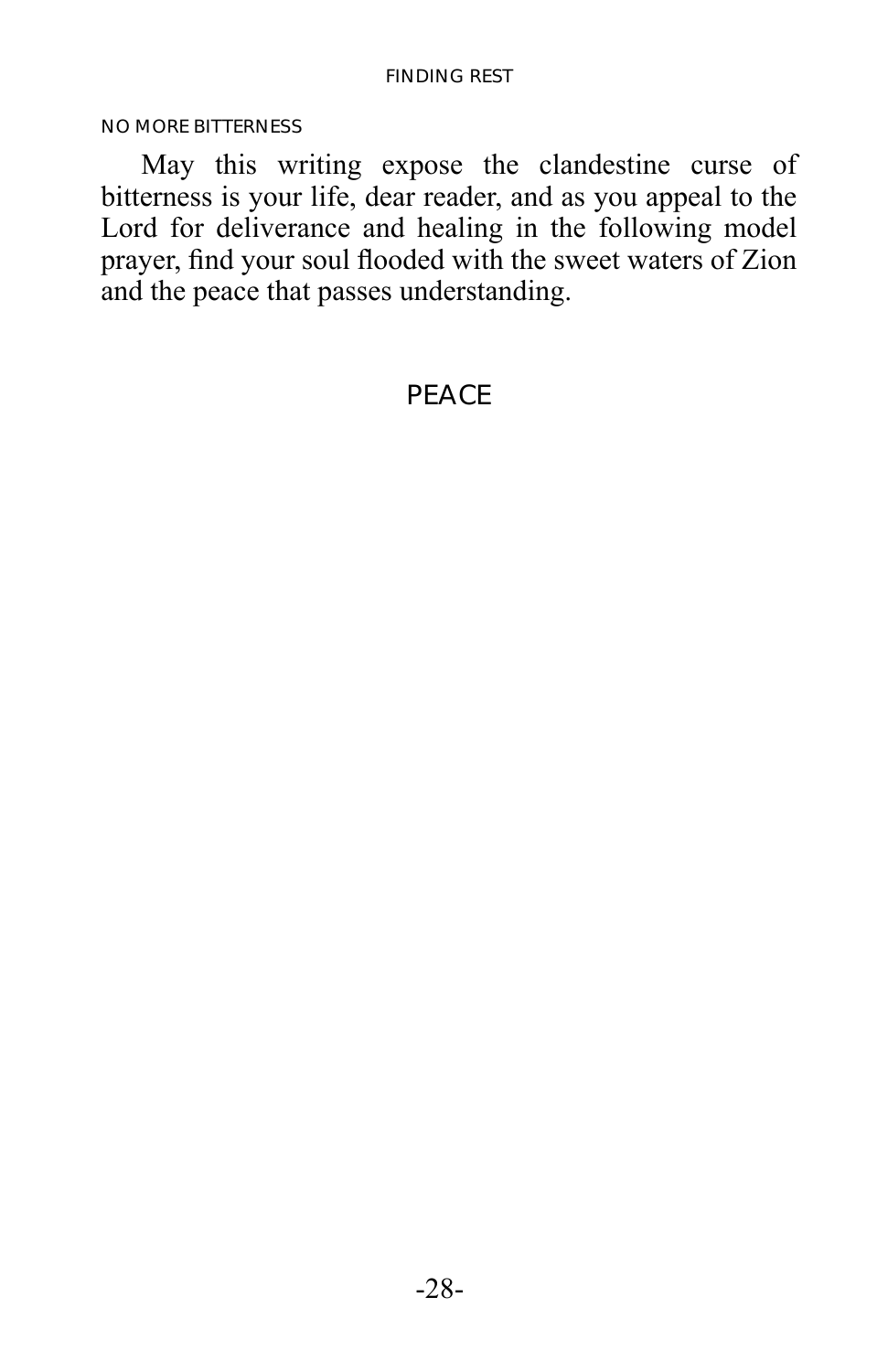## A PRAYER FOR DELIVERANCE

<span id="page-32-0"></span>Father in heaven, you are the only true and living God. I desire this day for you to be the Lord of all my life. I come to you committing and surrendering my entire being to you. You are my creator, my life and my reason for being.

Knowing how desperately wicked and deceitful my heart can be, I ask you to reveal to me any hidden bitterness in my life. I want to hold nothing back from myself regarding any unforgiveness that I may still harbor in my heart. I willingly choose to release any and all issues with any individual or situation to be totally forgiven and, with the help of the Holy Spirit, completely forgotten, never to be brought up again.

My Father, I confess bitterness toward you in regards to your sovereignty in my life. I submit myself to your perfect wisdom and will in all matters of my existence as a son of man here on the earth. I renounce the urge in my soul to resist and rebel against any of your dealings in my life through any person or situation. It is not for me to tell you what is best for me. I want this day and from now on to release this into your loving hands.

I do willingly, by choice, forgive these persons: (*Names*)

I also choose to forgive these past traumatic and abusive events in my past: (*Describe*)

I choose this day to completely deny myself and take up my cross and follow Jesus, my Savior and Your Son.

In the power of the name and blood of Jesus Christ my deliverer, I cast down every lie of logic and renounce every false imagination in my mind and, from henceforth, seek to bring every thought into captivity to the knowledge of Christ. I confess I now have the mind of Christ.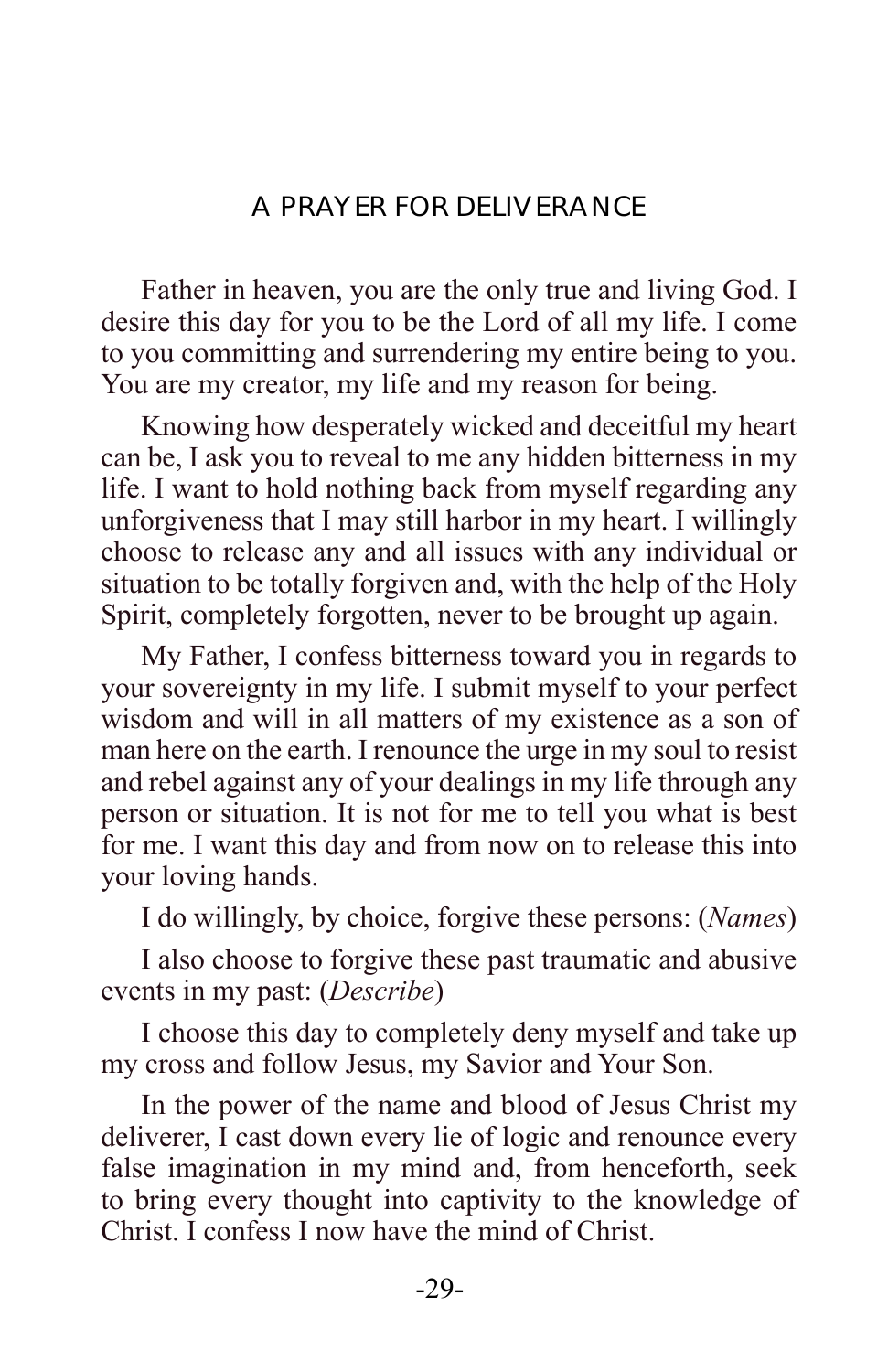## A PRAYER FOR DELIVERANCE

Father in heaven, you are the only true and living God. I desire this day for you to be the Lord of all my life. I come to you committing and surrendering my entire being to you. You are my creator, my life and my reason for being.

Knowing how desperately wicked and deceitful my heart can be, I ask you to reveal to me any hidden bitterness in my life. I want to hold nothing back from myself regarding any unforgiveness that I may still harbor in my heart. I willingly choose to release any and all issues with any individual or situation to be totally forgiven and, with the help of the Holy Spirit, completely forgotten, never to be brought up again.

My Father, I confess bitterness toward you in regards to your sovereignty in my life. I submit myself to your perfect wisdom and will in all matters of my existence as a son of man here on the earth. I renounce the urge in my soul to resist and rebel against any of your dealings in my life through any person or situation. It is not for me to tell you what is best for me. I want this day and from now on to release this into your loving hands.

I do willingly, by choice, forgive these persons: (*Names*)

I also choose to forgive these past traumatic and abusive events in my past: (*Describe*)

I choose this day to completely deny myself and take up my cross and follow Jesus, my Savior and Your Son.

In the power of the name and blood of Jesus Christ my deliverer, I cast down every lie of logic and renounce every false imagination in my mind and, from henceforth, seek to bring every thought into captivity to the knowledge of Christ. I confess I now have the mind of Christ.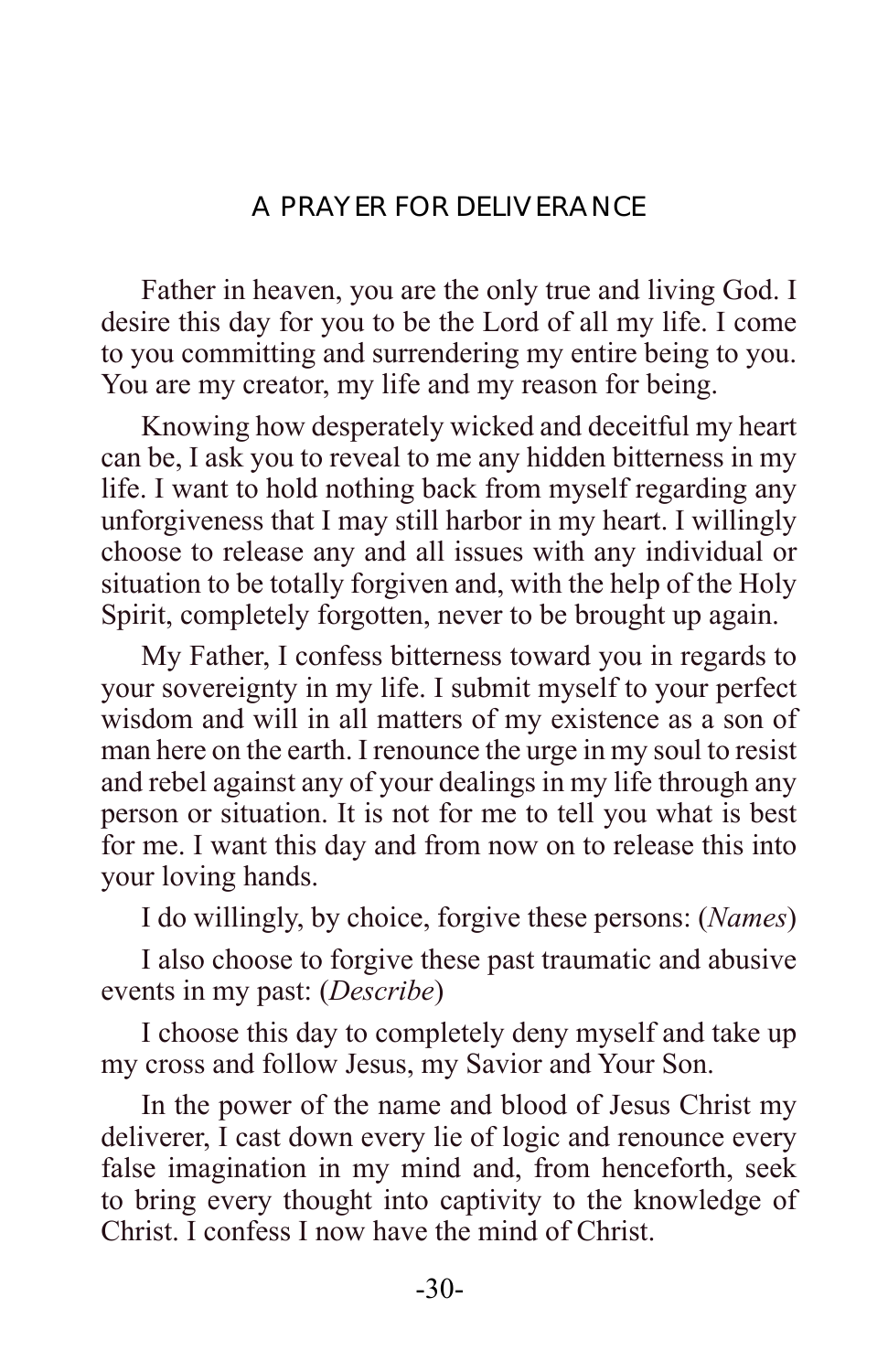Father, I ask you for the strength to no longer manifest anger regardless of what I encounter with people and situations in the future. Make me ever aware that it is my choice about how I respond, and may, in the strength of the Christ that's within me, I react in love.

Instead of turning bitter, I determine to count it all joy when I come into various trials, knowing full well that the testing of my faith will produce patience and I believe that it will do a perfect work me.

Thank you, father, for your patience with me and love for me.

In the name of Jesus, I pray.

## AMEN